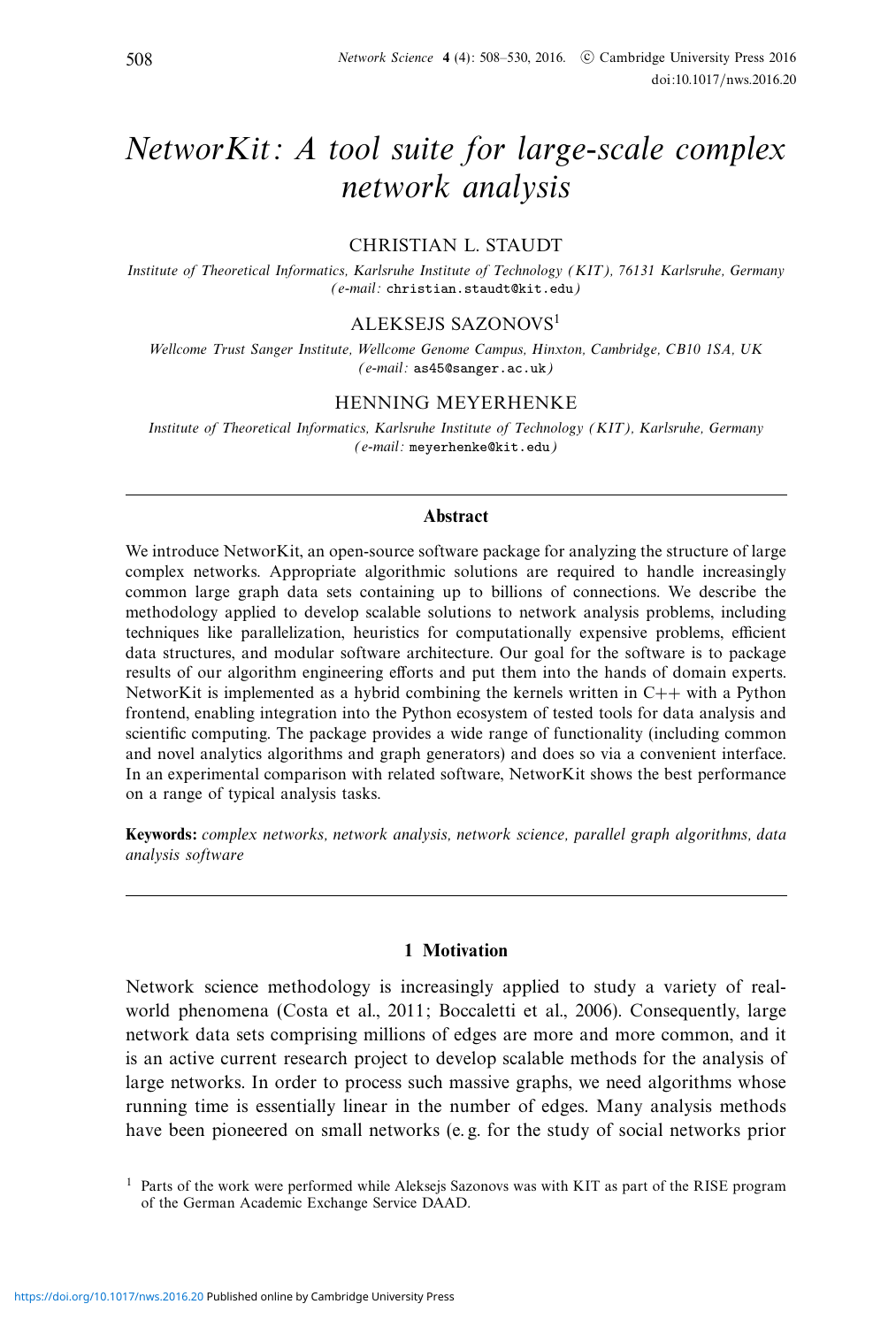to the arrival of massive online social networking services), so that underlying algorithms with higher complexity were viable. As we shall see in the following, developing a scalable analysis tool suite often entails replacing them with suitable linear- or nearly linear-time variants. Furthermore, solutions should employ parallel processing: While sequential performance is stalling, multicore machines become pervasive, and algorithms and software need to follow this development. Within the NetworKit project, scalable network analysis methods are developed, tested and packaged as ready-to-use software. In this process, we frequently apply the following algorithm and software engineering patterns: *parallelization*; *heuristics*; or approximation algorithms for computationally intensive problems; efficient data structures; and *modular* software architecture. With NetworKit, we intend to push the boundaries on the size of networks whose structure can be characterized on a shared-memory parallel computer.

In this work, we give an introduction to the tool suite and describe the methodology applied during development in terms of algorithm and software engineering aspects. We discuss methods to arrive at highly scalable solutions to common network analysis problems (Sections 2 and 3), describe the set of functionality (Sections 4 and 5), present example use cases (Section 6), compare with related software (Section 7), and evaluate the performance of analysis kernels experimentally (Section 8). Our experiments show that NetworKit is capable of quickly processing large-scale networks for a variety of analytics kernels, and does so faster and with a lower memory footprint than closely related software. We recommend NetworKit for the comprehensive structural analysis of massive complex networks (their size is primarily limited by the available memory). To this end, a new front end supports exploratory data analysis with fast graphical reports on structural features of the network (Section 6.2).

## **2 Methodology**

#### *2.1 Design goals*

There is a variety of software packages which provide graph algorithms in general and network analysis capabilities in particular (see Section 7 for a comparison to related packages). However, NetworKit aims to balance a specific combination of strengths:

Performance. Algorithms and data structures are selected and implemented with high performance and parallelism in mind. Some implementations are among the fastest in published research. For example, community detection in a 3.3 billion edge web graph can be performed on a 16-core server with hyperthreading in less than 3 minutes (Staudt and Meyerhenke, 2016).

Usability and Integration. Networks are as diverse as the series of questions we might ask of them—e. g., what is the largest connected component, what are the most central nodes in it and how do they connect to each other? A practical tool for network analysis should therefore provide modular functions which do not restrict the user to predefined workflows. An interactive shell, which the Python language provides, is one prerequisite for that. While NetworKit works with the standard Python 3 interpreter, calling the module from the IPython shell and Jupyter Notebook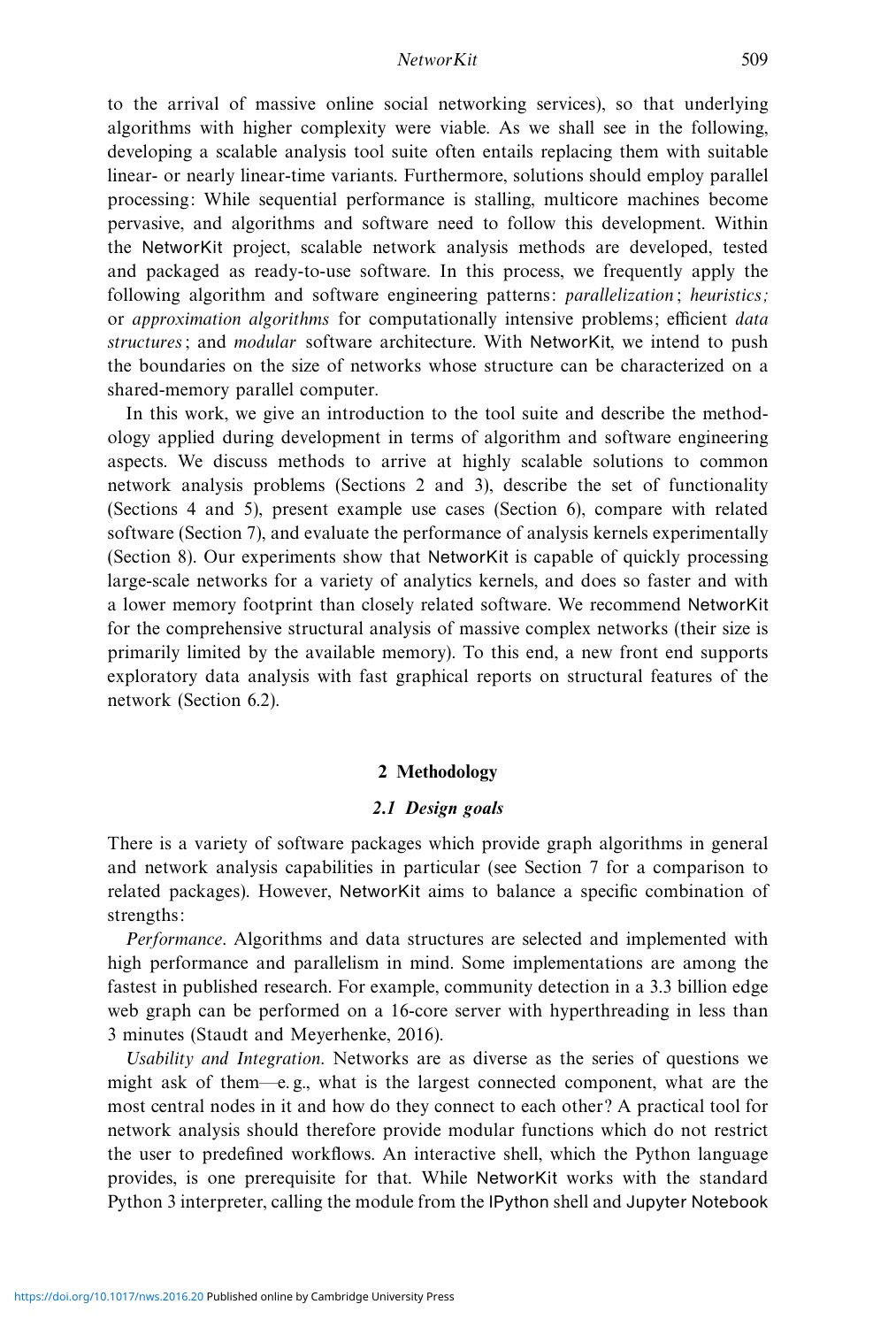

Fig. 1. NetworKit architecture overview  $\rightarrow$  represents call from/to). (Color online)

HTML interface (Perez et al., 2013) allows us to integrate it into a fully fledged computing environment for scientific workflows, from data preparation to creating figures. It is also easy to set up and control a remote compute server. As a Python module, NetworKit can be seamlessly integrated with Python libraries for scientific computing and data analysis, e. g. pandas for data frame processing and analytics, matplotlib for plotting or numpy and scipy for numerical and scientific computing. For certain tasks, we provide interfaces to external tools, e. g. Gephi (Bastian et al., 2009) for graph visualization.

# *2.2 Architecture*

In order to achieve the design goals described above, we implement NetworKit as a two-layer hybrid of performance-aware code written in C++ with an interface and additional functionality written in Python. NetworKit is distributed as a Python package, ready to be used interactively from a Python shell, which is the main usage scenario we envision for domain scientists. The code can be used as a library for application programming as well, either at the Python or C++ level. Throughout the project, we use object-oriented and functional concepts. Shared-memory parallelism is realized with OpenMP, providing loop parallelization and synchronization constructs while abstracting away the details of thread creation and handling. As illustrated in Figure 1, connecting these native implementations to the Python world is enabled by the Cython toolchain (Behnel et al., 2011), which is used to integrate native code by compiling it into a Python extension module. The resulting Python module networkit is organized into several submodules for different areas of functionality, such as community detection or node centrality.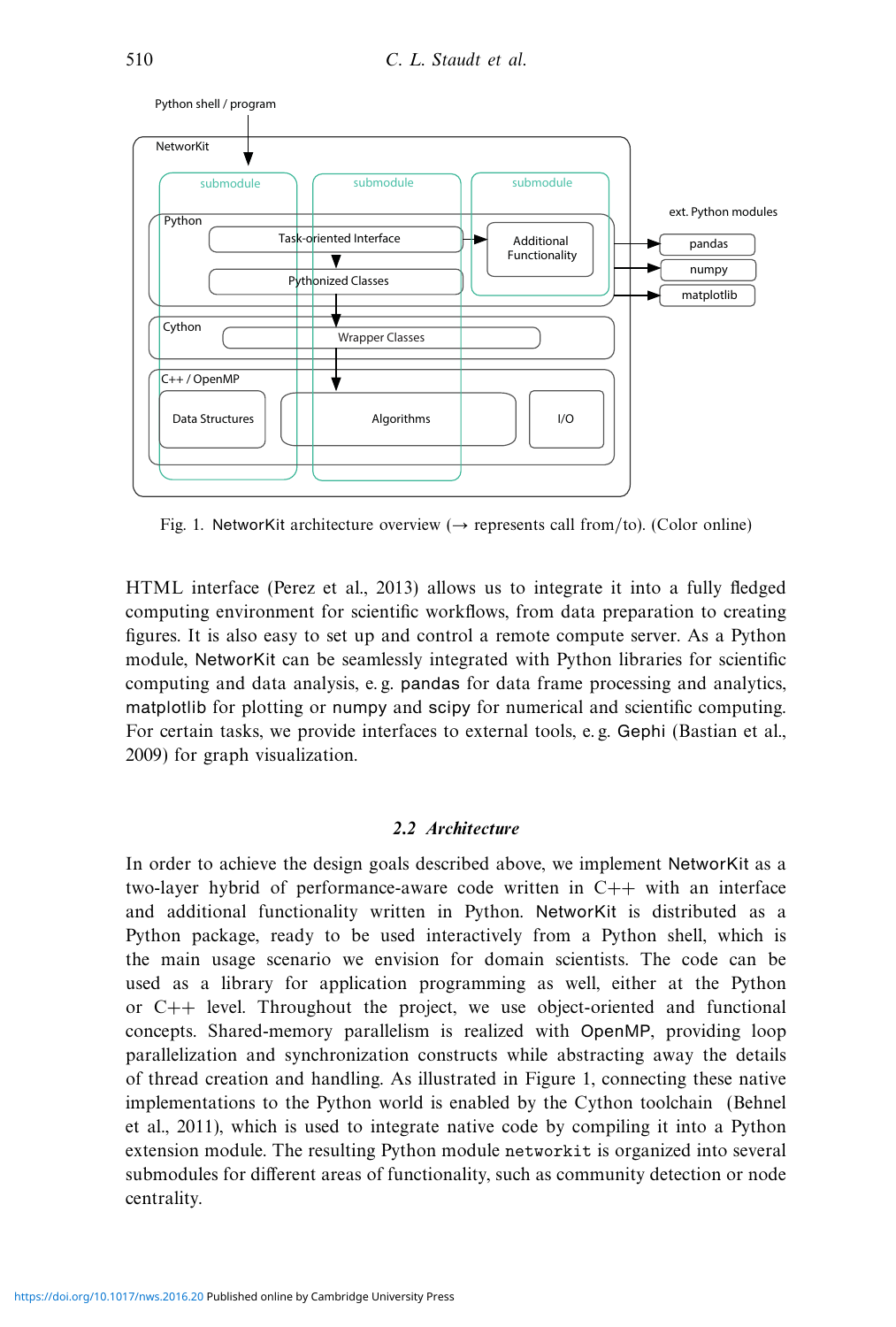# *2.3 Framework foundations*

As the central data structure, the Graph class implements a directed or undirected, optionally weighted graph using an adjacency array data structure with  $O(n + m)$ memory requirement for a graph with  $n$  nodes and  $m$  edges. Nodes are represented by 64-bit integer indices from a consecutive range, and an edge is identified by a pair of nodes. Edges can be indexed as well, associating an integer index from a consecutive range with each edge, although this is optional, requiring  $O(m)$  additional memory. We conclude that edge indexing does not impact analysis algorithm performance in general, on the basis of benchmarks showing no significant running time differences between enabled and disabled edge indices. The design described above enables a lean graph data structure, while also allowing arbitrary node and edge attributes to be stored in any container addressable by indices. In particular, it supports dynamic modifications to the graph in a flexible manner, unlike the *compressed sparse row* format common in high-performance scientific computing. Our graph API facilitates the concise formulation of graph algorithms on both the  $C++$  and Python layer (see Figure 3 for an example).

# **3 Algorithm and implementation patterns**

As explained in Section 1, our main focus are scalable algorithms in order to support network analysis on massive networks. We identify several algorithm and implementation patterns that help to achieve this goal and present them below by means of case studies. For experimental results, we express processing speed in "edges per second," aggregating real running time over a set of graphs and normalizing by graph size.

# *3.1 Parallelism*

Our first case study concerns the core decomposition of a graph. The sequential kernel implemented in NetworKit runs in  $O(m)$  time, matching other implementations (Batagelj and Zaveršnik, 2011). The main algorithmic idea we reuse for computing the core numbers is to start with  $k = 0$  and increase k iteratively. Within each iteration phase, all nodes with degree  $k$  are successively removed (thus, also nodes whose degree was larger at the beginning of the phase can become affected by a removal of a neighbor). Using a bucket priority queue, we can extract and update nodes accordingly in amortized constant time, resulting in  $O(m)$  in total. While this already scales to large inputs, we can achieve further speedup through parallelization. The sequential algorithm cannot be made parallel easily due to its sequential access to the bucket priority queue. For achieving a higher degree of parallelism, we follow Dasari et al. (2014). Their ParK algorithm replaces the extract-min operation in the above algorithm by identifying the node set  $V'$  with nodes of minimum residual degree while iterating in parallel over all (active) nodes.  $V'$  is then further processed similarly to the node retrieved by extract-min in the above algorithm, only in parallel again. ParK thus performs more sequential work, but with thread-local buffers it relies on a minimal amount of synchronization. Moreover, its data access pattern is more cache-friendly, which additionally contributes to better performance.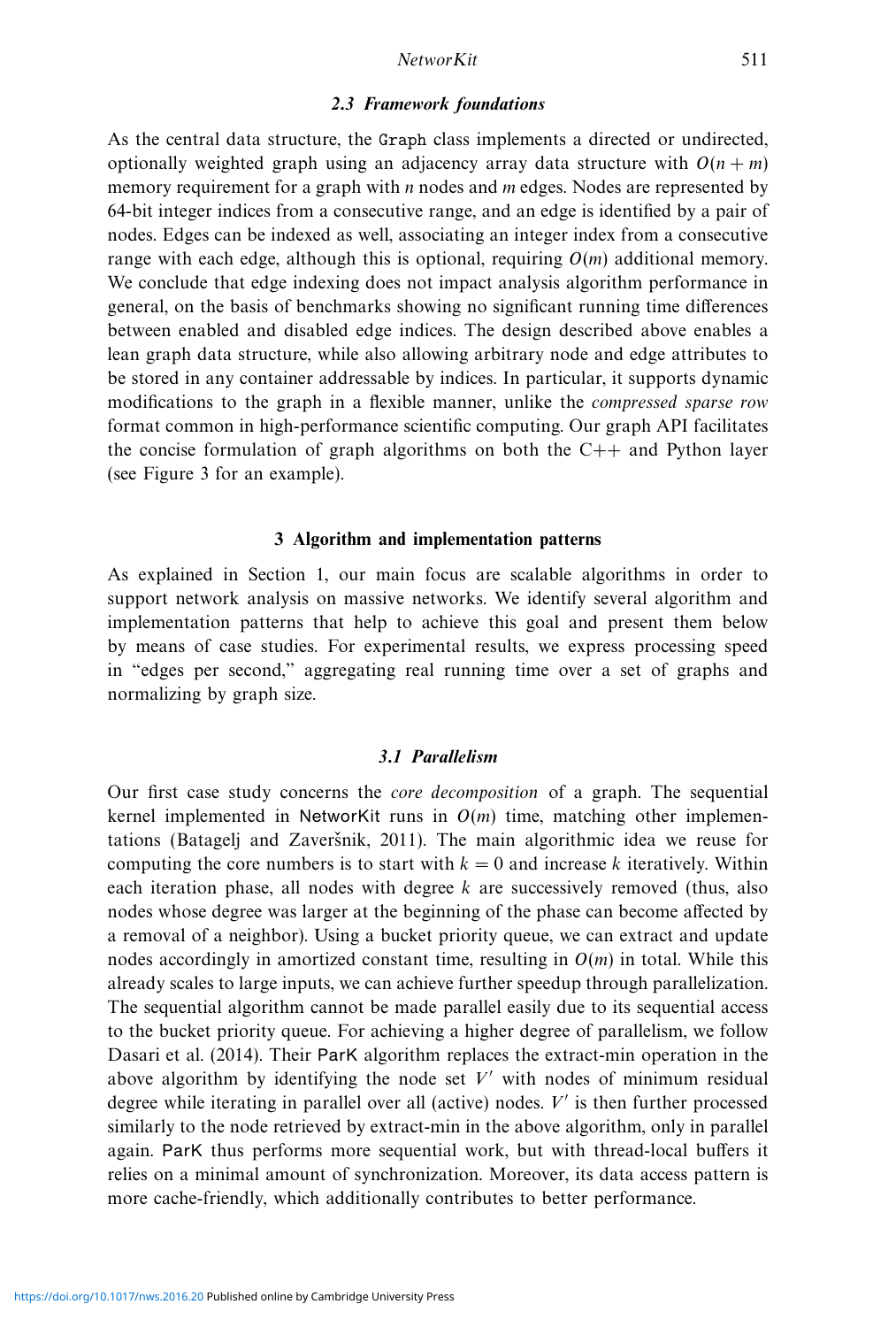

Fig. 2. Core decomposition: sequential versus parallel performance. (Color online)

Figure 2 is the result of running time measurements on a test set of networks (see Section 8 for the setup). On average, processing speed is increased by almost an order of magnitude through parallelization. Some overhead of the parallel algorithm implies that speedup is only noticeable on large graphs, hence the large variance. For example, processing time for the 260 million edge uk-2002 web graph is reduced from 22 to 2 seconds.

# *3.2 Heuristics and approximation algorithms*

In this example, we illustrate how inexact methods deliver appropriate solutions for an otherwise computationally impractical problem. Betweenness centrality is a well-known node centrality measure that has an intuitive interpretation in transport networks: Assuming that the transport processes taking place in the network are efficient, they follow shortest paths through the network, and therefore preferably pass through nodes with high betweenness. For instance, their removal would interfere strongly with the function of the network. It is clear that network analysts would like to be able to identify such nodes in networks of any size. NetworKit comes with an implementation of the currently fastest known algorithm for betweenness (Brandes, 2001), which has  $O(nm)$  running time in unweighted graphs.

In order to parallelize the algorithm, several single-source shortest path searches can be run in parallel to compute the intermediate *dependency* values whose sum yields a node's betweenness. Figure 3 shows  $C++$  code for the parallel version, which is simplified to focus on the core algorithm. To avoid race conditions, each thread works on its own dependency array, which need to be aggregated into one betweenness array in the end (lines 35–39).

We now evaluate the performance of the implementations experimentally (see Section 8 for settings). Figure 4 shows aggregated running speed over a set of smaller networks (from Table 3). In practice, this means that the sequential version of Brandes' algorithm (BetweennessSeq) takes almost 8 hours to process the 600k edge graph caidaRouterLevel (representing internet router-level topology (CAIDA, 2003)). Parallelism with 32 (hyper)threads (Betweenness) reduces the running time to ca. 90 minutes. Still, parallelization does not change the algorithm's inherent complexity. This means that running times rise so steeply with the size of the input graph that computing an exact solution to betweenness is not viable on the large networks we want to target. In typical use cases, obtaining exact values for betweenness is not necessary, though. An approximate result is likely good enough to appreciate the structure of the network for exploratory analysis, and to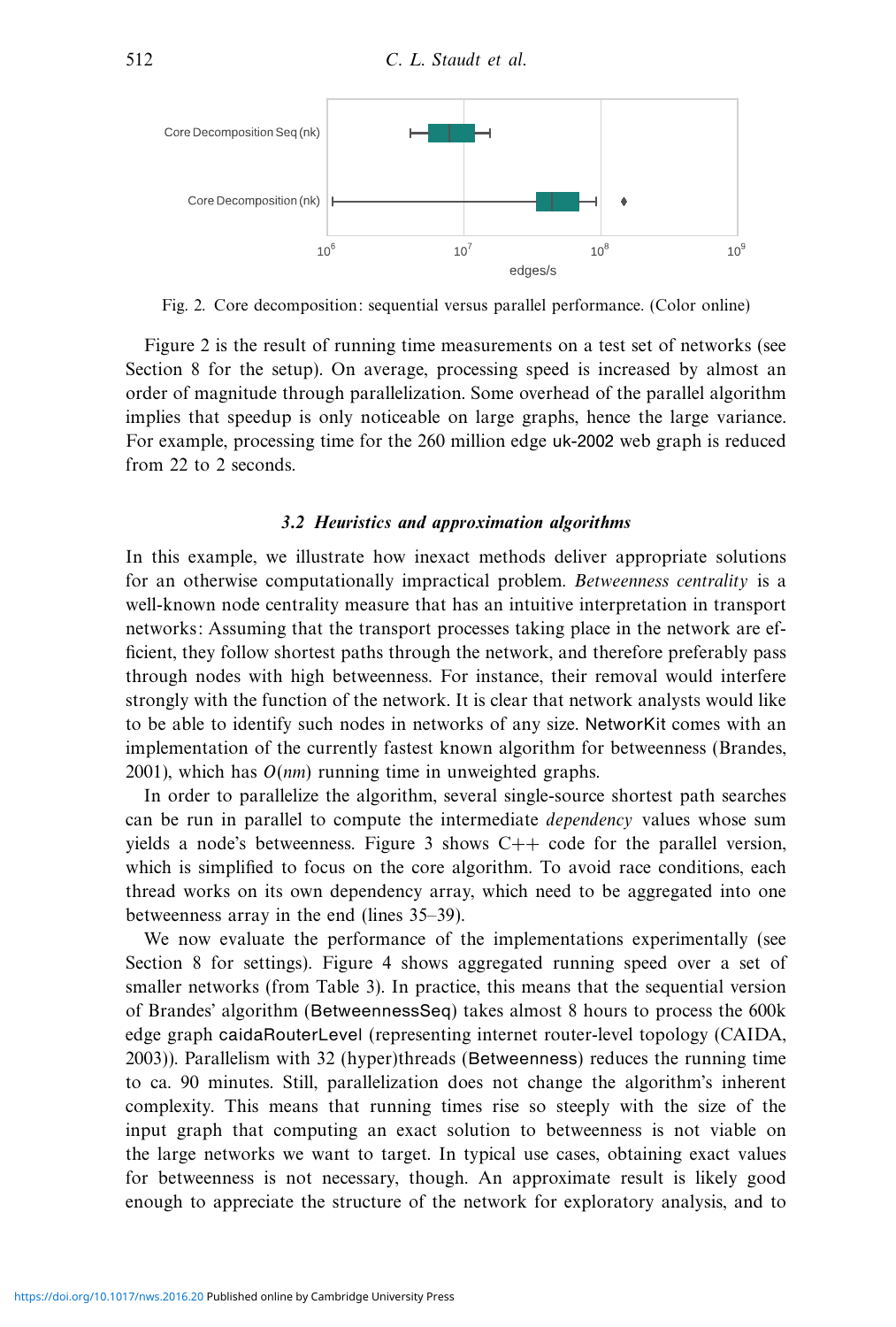```
1 // thread-local scores for efficient parallelism
2 count maxThreads = omp_get_max_threads();
3 count z = G.upperNodeIdBound();
4 std::vector<std::vector<double>> scorePerThread(maxThreads, std::vector<double>(z));
5
6 auto computeDependencies = [&](node s) {
7 std::vector<double> dependency(z, 0.0);
8 // run SSSP algorithm and count paths
9 std::unique_ptr<SSSP> sssp;
10 if (G.isWeighted()) {
11 sssp.reset(new Dijkstra(G, s, true, true));
12 } else {
13 sssp.reset(new BFS(G, s, true, true));<br>
\downarrow14 }
15 sssp->run();
16 // compute dependencies for nodes in order of decreasing distance from s
17 std::vector<node> stack = sssp->getStack();
18 while (!stack.empty()) {
19 node t = stack.\text{back}();
20 stack.pop_back();
21 for (node p : sssp->getPredecessors(t)) {
22 double w = s s s p->numberOfPaths(p)/sssp->numberOfPaths(t);
\text{double } c = w * (1 + \text{dependentcy[t]});24 dependency [p] += c;<br>25 }
25 }
26 if (t = s) {
27 scorePerThread[omp_get_thread_num()][t] + dependency[t];<br>28
28 }
29 }
30 };
31
32 // iterate over nodes in parallel and apply
33 G.balancedParallelForNodes(computeDependencies);
34
35 // add up all thread-local values
36 for (auto& localScore : scorePerThread) {
37 G.parallelForNodes([&](node v){
38 scoreData[v] += localScore[v];
39 });
40 }
```
Fig. 3. Code example: Parallel calculation of betweenness centrality. (Color online)



Fig. 4. Processing speed of exact and inexact algorithms for betweenness centrality. (Color online)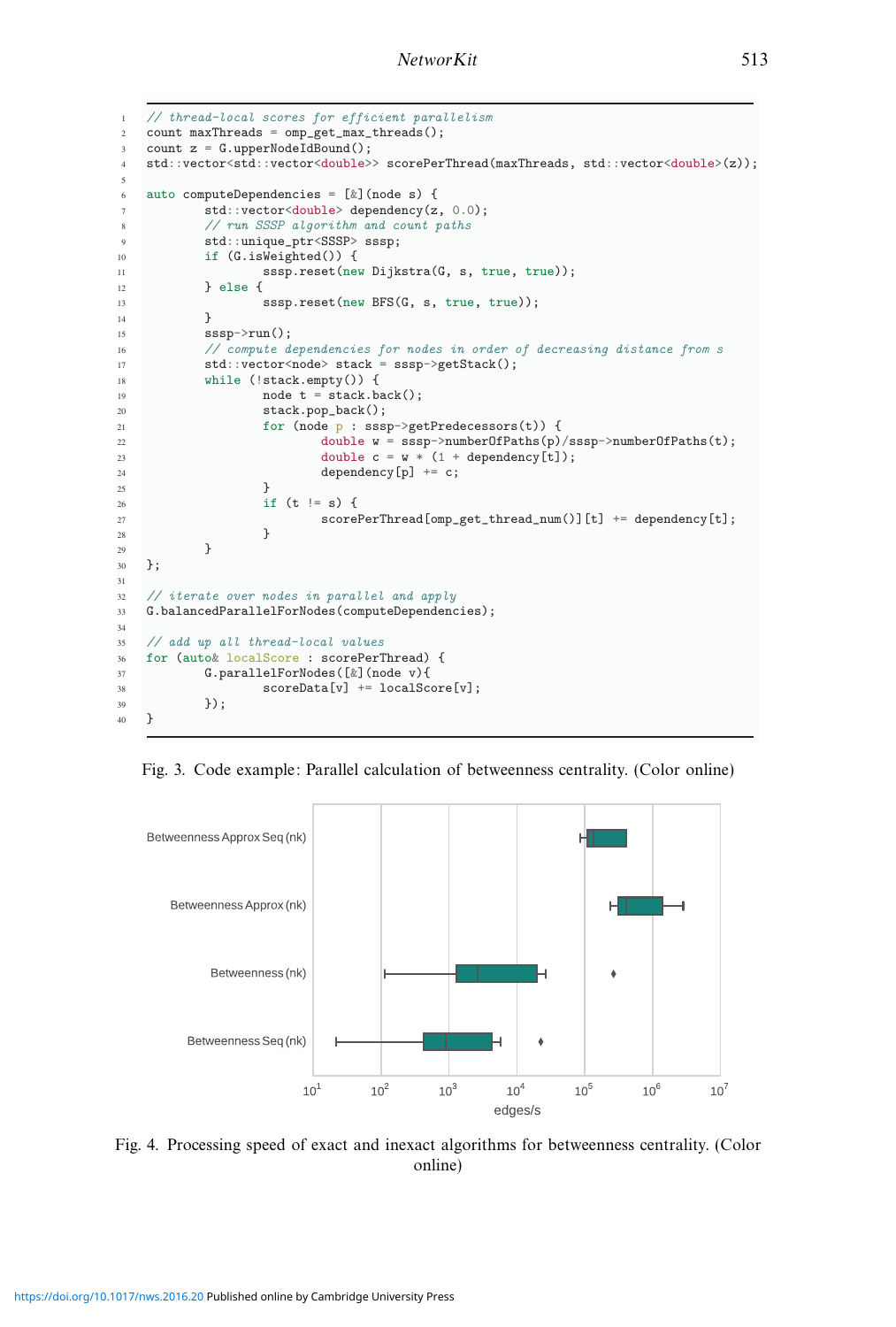identify a set of top betweenness nodes. Therefore, we use a heuristic approach based on computing a relatively small number of randomly chosen shortest path trees (Geisberger et al., 2008). In contrast to the exact algorithm, running the approximative algorithm with 42 samples takes 6 seconds sequentially. Applying this algorithm cuts running time by orders of magnitude, but still yields a ranking of nodes that is highly similar to a ranking by exact betweenness values. We observe that the distribution of relative rank errors (exact rank divided by approximated rank) has little variance around 1.0. Nodes on average maintain the rank they would have according to exact betweenness even with such a small number of samples. Experiments of this type (see Geisberger et al. 2008) confirm that in typical cases betweenness can be closely approximated with a relatively small number s of shortest-path searches. Therefore, we can replace an  $O(nm)$  algorithm with one of time complexity  $O(sm)$  in many use cases. The inexact algorithm offers the same opportunities for parallelization, yielding additional speedups: In the example above, parallel running time is down to 1.5 seconds on 32 (hyper)threads.

If a true approximation with a guaranteed error bound is desired, NetworKit users can apply another inexact algorithm (Riondato and Kornaropoulos, 2016) which accepts an error bound parameter  $\epsilon$ . It sacrifices some computational efficiency but allows a probabilistic guarantee that the resulting betweenness scores have at most  $\pm \epsilon$  difference from the exact scores.

# *3.3 Efficient data structures*

The case study on data structures deals with a *generative network model*, which simplify complex network research in several respects (see Section 5). Theoretical analyses have shown that Random hyperbolic graphs (RHGs) (Krioukov et al., 2010) have many features also found in real complex networks (Bode et al., 2015; Gugelmann et al., 2012; Kiwi and Mitsche, 2015). During the geometric generation process, nodes are distributed randomly on a hyperbolic disk of radius R and edges are inserted for every node pair whose distance is below R. The straightforward RHG generation process would probe the distance of all pairs, yielding a quadratic time complexity. This impedes the creation of massive networks. NetworKit provides the first generation algorithm for RHGs with subquadratic running time  $(O((n^{3/2} + m))$  $log n$ ) with high probability) (von Looz et al., 2015). The acceleration stems primarily from the reduction of distance computations through a polar quadtree adapted to hyperbolic space. Instead of probing each pair of nodes, the generator performs for each node one efficient range query supported by the quadtree. In practice, this leads to an acceleration of at least two orders of magnitude. With the quadtreebased approach, networks with billions of edges can be generated in parallel in a few minutes (von Looz et al., 2015).

# *3.4 Modular design*

In terms of software design, we aim at a modular architecture with encapsulation of algorithms into software components (classes and modules). Among the benefits are extensibility and code reuse: For example, new centrality measures can be easily added by implementing a subclass with the code specific to the centrality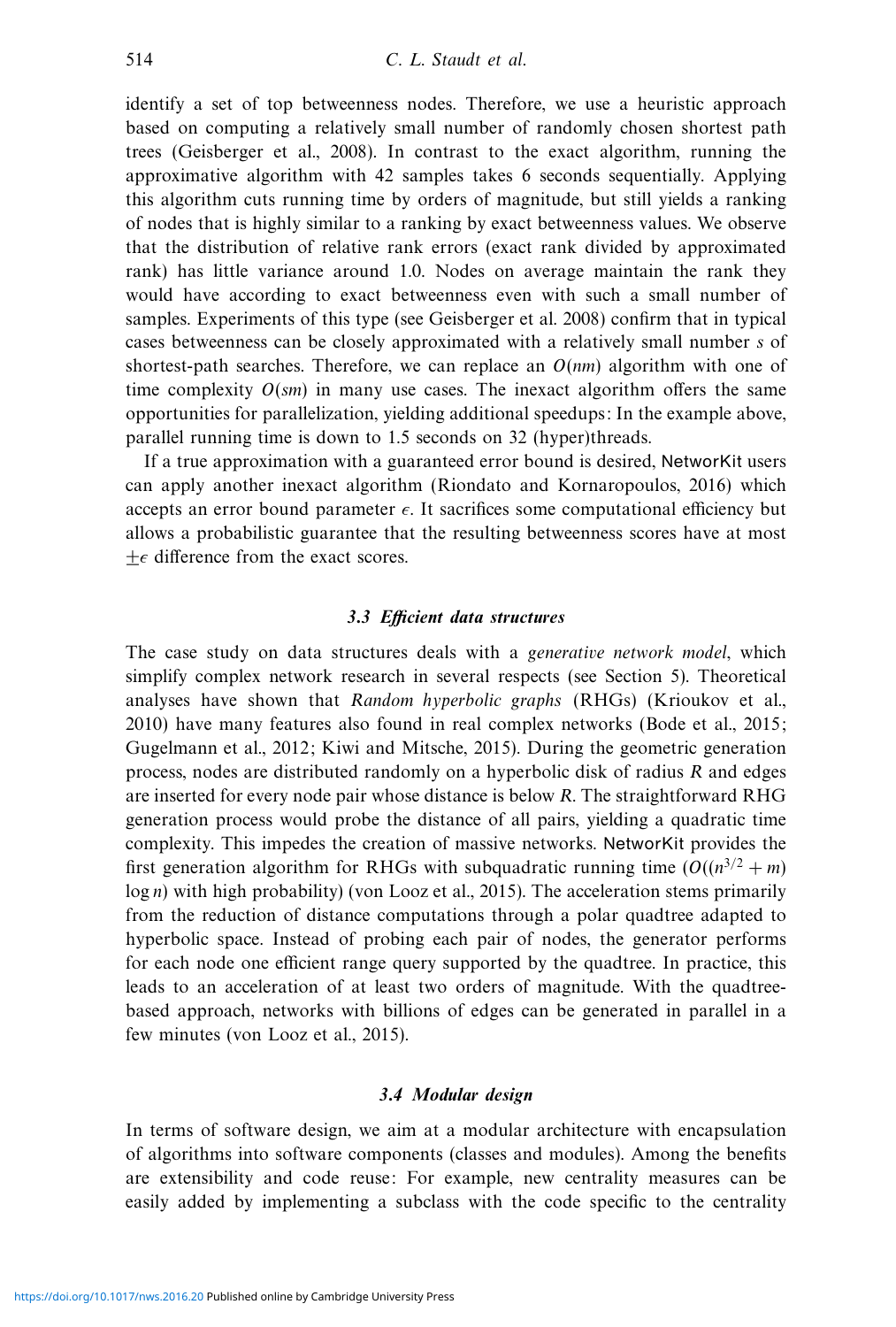| Category   | Task                            | Algorithm                                                           | Time                            | Space           |
|------------|---------------------------------|---------------------------------------------------------------------|---------------------------------|-----------------|
| Centrality | Degree                          |                                                                     | O(n)                            | O(n)            |
|            | <b>Betweenness</b>              | (Brandes, 2001)                                                     | O(nm)                           | $O(n+m)$        |
|            | ap. betweeenness                | (Geisberger et al.,<br>2008), (Riondato and<br>Kornaropoulos, 2016) | $O(s_m)$                        | $O(n+m)$        |
|            | <b>Closeness</b>                | Shortest-path search<br>from each node                              | O(mn)                           | O(n)            |
|            | ap. closeness                   | (Eppstein and Wang,<br>2004)                                        | $O(s_m)$                        | O(n)            |
|            | PageRank                        | Power iteration                                                     | $O(m)$ Typical<br>(Section 4.2) | O(n)            |
|            | Eigenvector<br>centrality       | Power iteration                                                     | $O(m)$ Typical                  | O(n)            |
|            | Katz centrality                 | (Katz, 1953)                                                        | $O(m)$ Typical                  | O(n)            |
|            | $k$ -path centrality            | (Alahakoon et al., 2011)                                            | See (Alahakoon<br>et al., 2011) |                 |
|            | Local clustering<br>coefficient | Parallel iterator                                                   | $O(nd^2)$                       | O(n)            |
|            | $k$ -core<br>decomposition      | (Dasari et al., 2014)                                               | O(m)                            |                 |
| Partitions | Connected<br>components         | <b>BFS</b>                                                          | O(m)                            | O(n)            |
|            | Community<br>detection          | PLM, PLP (Staudt and<br>Meyerhenke, 2016)                           | O(m)                            | $O(m)$ , $O(n)$ |
| Global     | Diameter                        | iFub (Crescenzi et al.,<br>2013)                                    | $O(m)$ Typical                  | O(n)            |

Table 1. Selection of analysis algorithms contained in *NetworKit*. Complexity expressed in terms of n nodes, m edges, s samples, and maximum node degree d.

computation, while code applicable to all centrality measures and a common interface remains in the base class. Through these and other modularizations, developers can add a new centrality measure and get derived measures almost "for free." These include for instance the centralization index (Freeman, 1979) and the assortativity coefficient (Freeman, 1979), which can be defined with respect to any node centrality measure and may in each case be a key feature of the network. Modular design also allows for optimizations on one algorithm to benefit other client algorithms. For instance, betweenness and other centrality measures (such as closeness) require the computation of shortest paths, which is done via breadth-first search in unweighted graphs and Dijkstra's algorithm in weighted graphs, decoupled to avoid code redundancy (see lines 10–14 in Figure 3).

## **4 Analytics**

The following describes the core set of network analysis algorithms implemented in NetworKit as of version 4.0. Table 1 summarizes the core set of algorithms for typical problems. Where applicable, implementations process both weighted and unweighted graphs appropriately.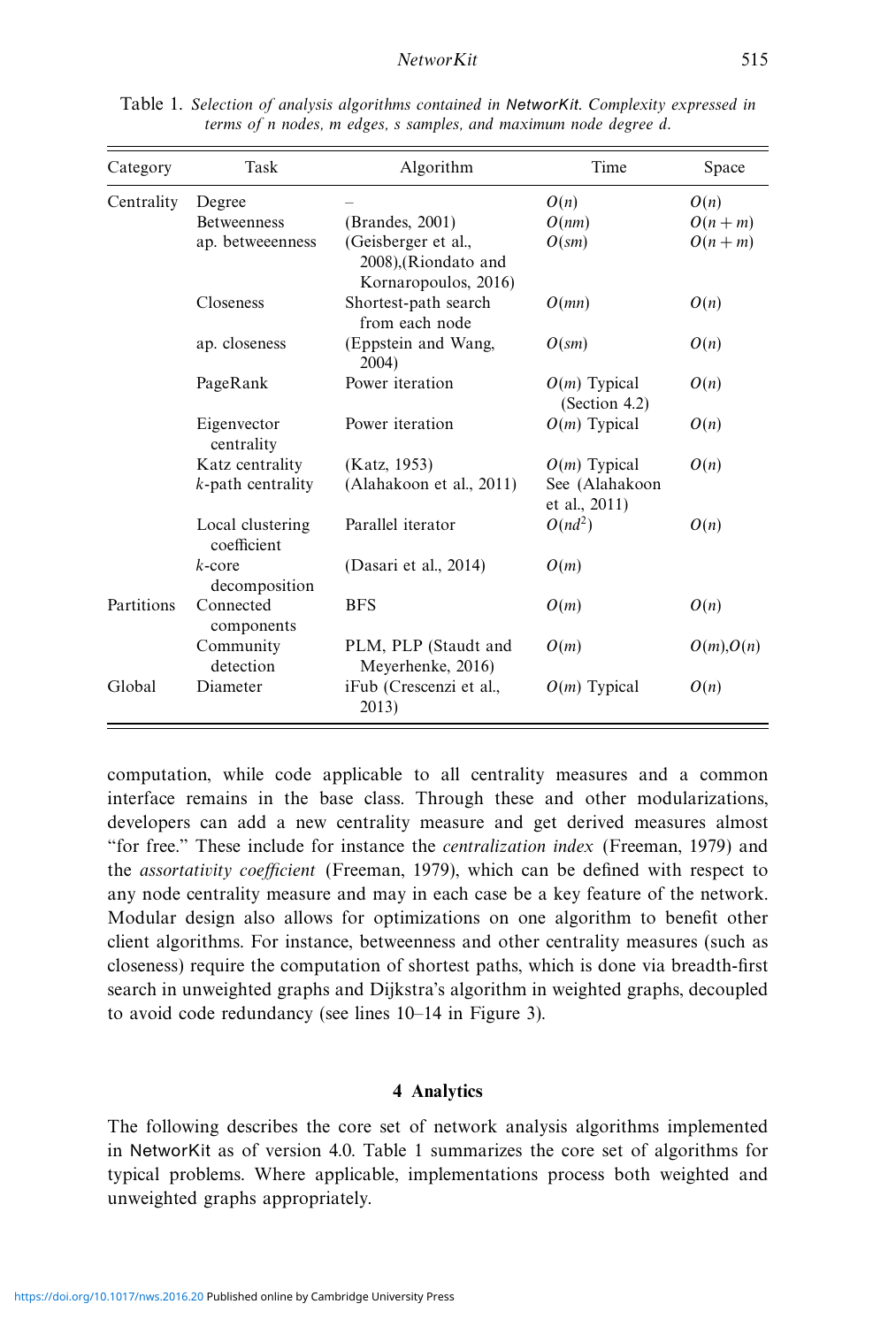## *4.1 Global network properties*

Global properties include simple statistics such as the number of nodes and edges and the graph's density, as well as properties related to distances: The *diameter* of a graph is the maximum length of a shortest path between any two nodes. We use the iFUB algorithm (Crescenzi et al., 2013) both for the exact computation as well as an estimation of a lower and upper bound on the diameter. iFub has a worst case complexity of  $O(nm)$  but has shown excellent typical-case performance on complex networks, where it often converges on the exact value in linear time.

## *4.2 Node centrality*

Node centrality measures quantify the structural importance of a node within a network. More precisely, we consider a node centrality measure as any function which assigns to each node an attribute value of (at least) ordinal scale of measurement. The assigned value depends on the position of a node within the network as defined by a set of edges.

The simplest measure that falls under this definition is the *degree*, i.e. the number of connections of a node, to which the graph data structure provides constant-time access. Eigenvector centrality and its variant PageRank (Brin and Page, 2012) are implemented in NetworKit based on parallel power iteration, whose convergence time depends on a numerical error tolerance parameter and spectral properties of the network, but is among the fast linear-time algorithms for typical inputs. For betweenness centrality, we provide the solutions discussed in Section 3.2. Similar techniques are applied for computing closeness centrality exactly and approximately (Eppstein and Wang, 2004). Our current research extends the former approach to dynamic graph processing (Bergamini and Meyerhenke, 2015; Bergamini et al., 2015). The local clustering coefficient expresses how many of the possible connections between neighbors of a node exist, which can be treated as a node centrality measure according to the definition above (Newman, 2010). In addition to a parallel algorithm for clustering coefficients, NetworKit also implements a sampling approximation algorithm (Schank and Wagner, 2005), whose constant time complexity is independent of graph size.

# *4.3 Edge centrality, sparsification and link prediction*

The concept of centrality can be extended to edges: Not all edges are equally important for the structure of the network, and scores can be assigned to edges depending on the graph structure such that they can be ranked (e.g. *edge be*tweenness, which depends on the number of shortest paths passing through an edge).

A ranking of this kind can also be used to filter edges and thereby reduce the size of data. NetworKit includes a wide set of edge ranking methods, with a focus on sparsification techniques meant to preserve certain properties of the network. For instance, we show that a method that ranks edges leading to highdegree nodes (hubs) closely preserves many properties of social networks, including diameter, degree distribution, and centrality measures. Other methods, including a family of Simmelian backbones, assign higher importance to edges within dense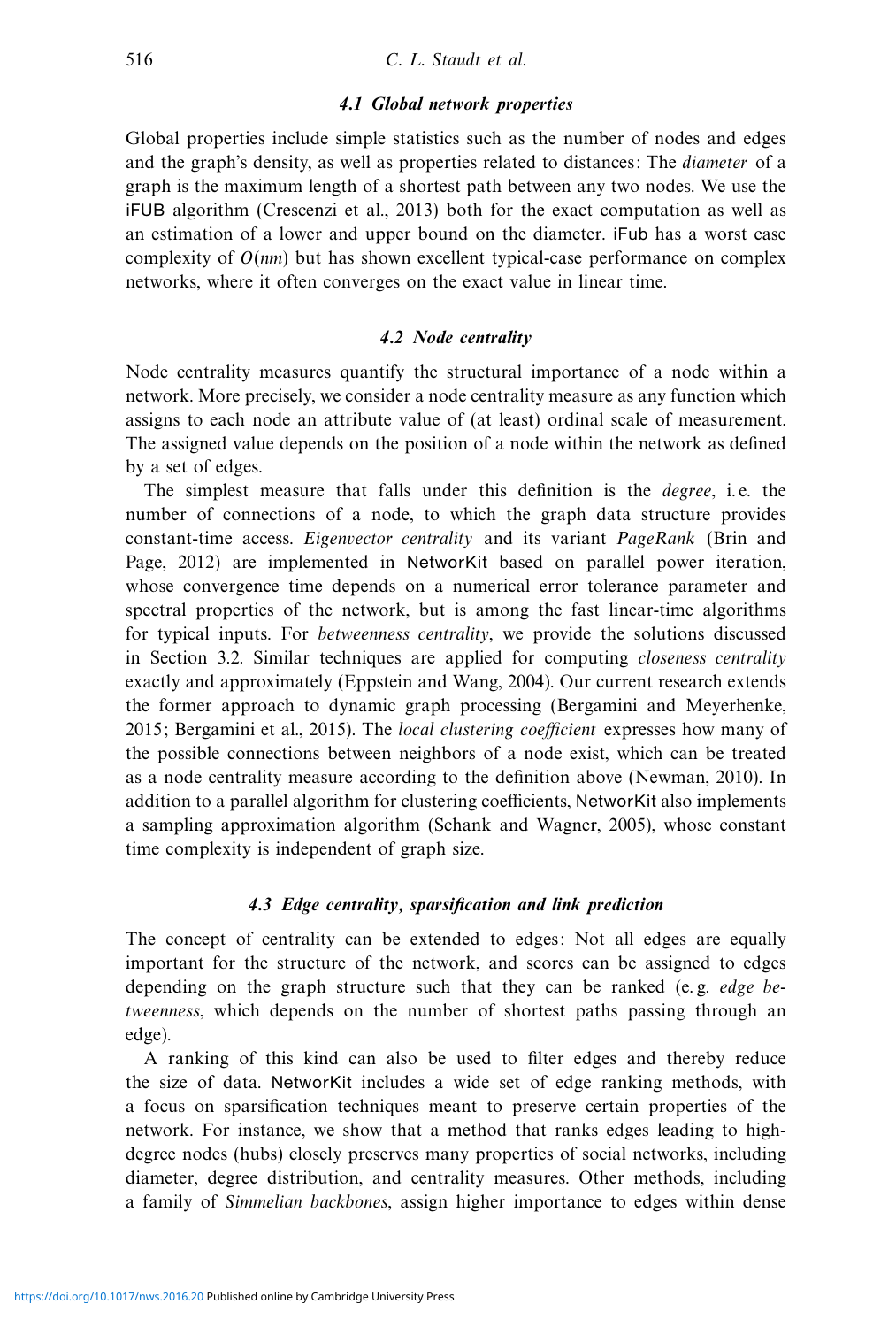regions of the graph and hence preserve or emphasize communities. Details are reported in our recent experimental study (Hamann et al., 2016). While currently experimental and focused on one application, namely structure-preserving sparsification, the design is extensible so that general edge centrality indices can be easily implemented.

A somewhat related problem, conceptually and through common methods, is the task of link prediction. Link prediction algorithms examine the edge structure of a graph to derive similarity scores for unconnected pairs of nodes. Depending on the score, the existence of a future or missing edge is inferred. NetworKit includes implementations for a wide variety of methods (Esders, 2015).

# *4.4 Partitioning the network*

Another class of analysis methods partitions the set of nodes into subsets depending on the graph structure. For instance, all nodes in a connected component are reachable from each other. A network's connected components can be computed in linear time using breadth-first search. Community detection is the task of identifying groups of nodes in the network which are significantly more densely connected among each other than to the rest of nodes. The task can be turned into a well-defined though NPhard optimization problem by using community quality measures, first and foremost modularity (Girvan and Newman, 2002). We approach community detection from the perspective of modularity maximization and engineer parallel heuristics which deliver a good trade-off between solution quality and running time (Staudt and Meyerhenke, 2016). The PLP (Parallel Label Propagation) algorithm implements community detection by label propagation (Raghavan et al., 2007), which extracts communities from a labeling of the node set. The *Louvain method* for community detection (Blondel et al., 2008) can be classified as a locally greedy, bottom-up multilevel algorithm. We recommend the PLM (Parallel Louvain Method) algorithm with optional refinement step as the default choice for modularity-driven community detection in large networks. PLM can be parametrized to use the multi-resolution modularity objective function (Lambiotte, 2010) as a remedy for modularity's resolution limit, i.e. the behavior of detected communities growing with the input network size. For very large networks in the range of billions of edges, PLP delivers a better time to solution, albeit with a qualitatively different solution and worse modularity.

## **5 Network generators**

Generative network models aim to explain how networks form and evolve specific structural features. Such models and their implementations as generators have at least two important uses: On the one hand, algorithm or software engineers want generators for synthetic datasets which can be arbitrarily scaled and parametrized and produce graphs which resemble the real application data. On the other hand, network scientists employ models to increase their understanding of network phenomena. NetworKit provides a versatile collection of graph generators for this purpose, summarized in Table 2.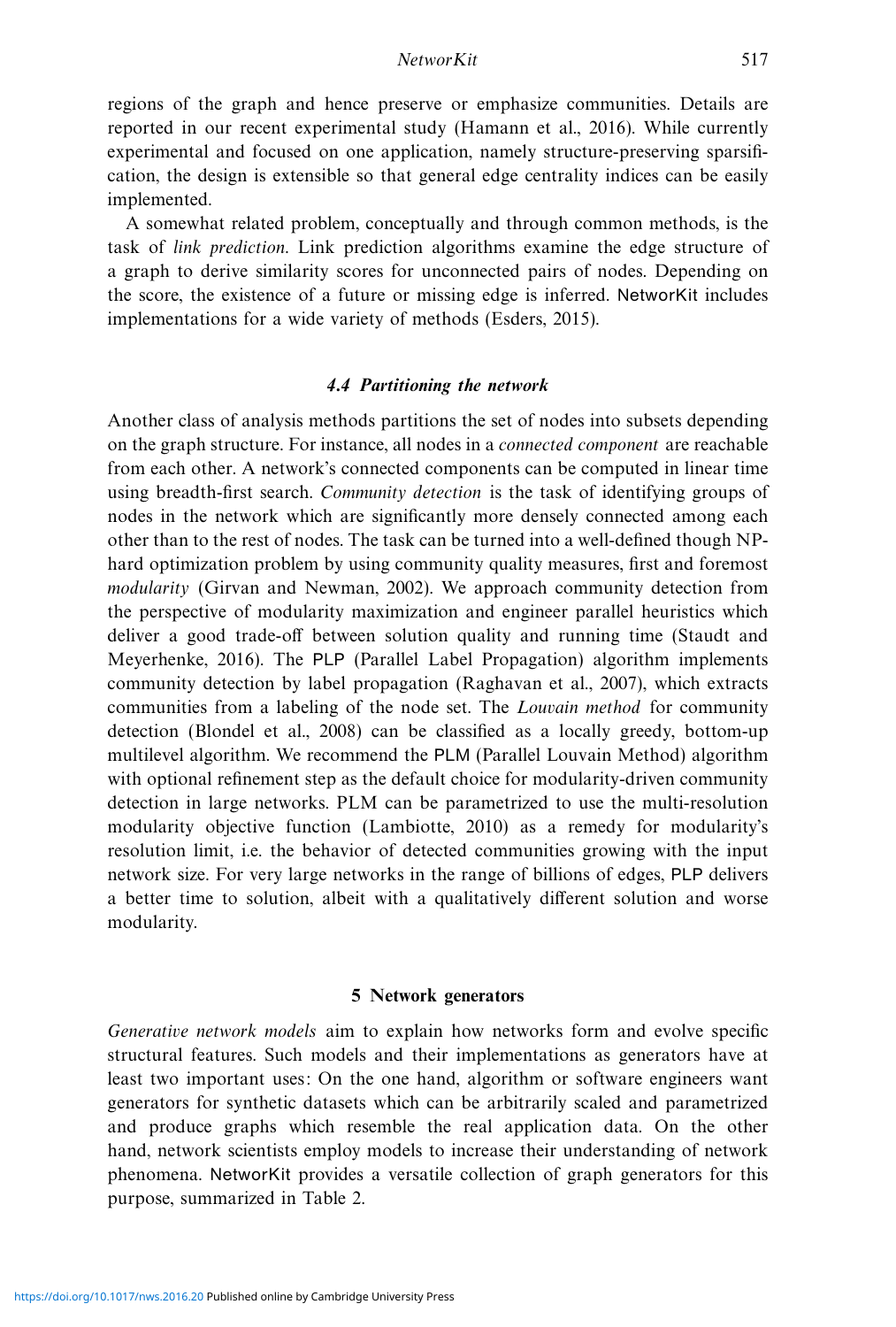| Model [and algorithm]                                                           | Description                                                                   |  |  |
|---------------------------------------------------------------------------------|-------------------------------------------------------------------------------|--|--|
| <i>Erdős-Rényi</i> (P. Erdős, 1960) [(Batagelj<br>and Brandes, 2005)]           | Random edges with uniform probability                                         |  |  |
| Planted partition/stochastic blockmodel                                         | Dense areas with sparse connections                                           |  |  |
| Barabasi-Albert (Albert and Barabási,<br>2002)                                  | Preferential attachment process resulting in<br>power-law degree distribution |  |  |
| Recursive Matrix<br>$(R-MAT)$ (Chakrabarti et al., 2004)                        | Power-law degree distribution, small-world<br>property, self-similarity       |  |  |
| <i>Chung–Lu</i> (Aiello et al., 2000)                                           | Replicate a given degree distribution                                         |  |  |
| Havel-Hakimi (Hakimi, 1962)                                                     | Replicate a given degree distribution                                         |  |  |
| hyperbolic unit-disk model (Krioukov<br>et al., 2010) [(von Looz et al., 2015)] | Large networks, power-law degree distribution<br>and High clustering          |  |  |
| LFR (Lancichinetti and Fortunato,<br>2009)                                      | Complex networks containing communities                                       |  |  |





Fig. 5. PPI network analysis pipeline with NetworKit as central component. (Color online)

# **6 Example use cases**

In the following, we present possible workflows and use cases, highlighting the capabilities of NetworKit as a data analysis tool and a library.

# *6.1 As a library in an analysis pipeline*

A master's thesis (Flick, 2014) provides an early example of NetworKit as a component in an application-specific data mining pipeline (Figure 5). This pipeline performs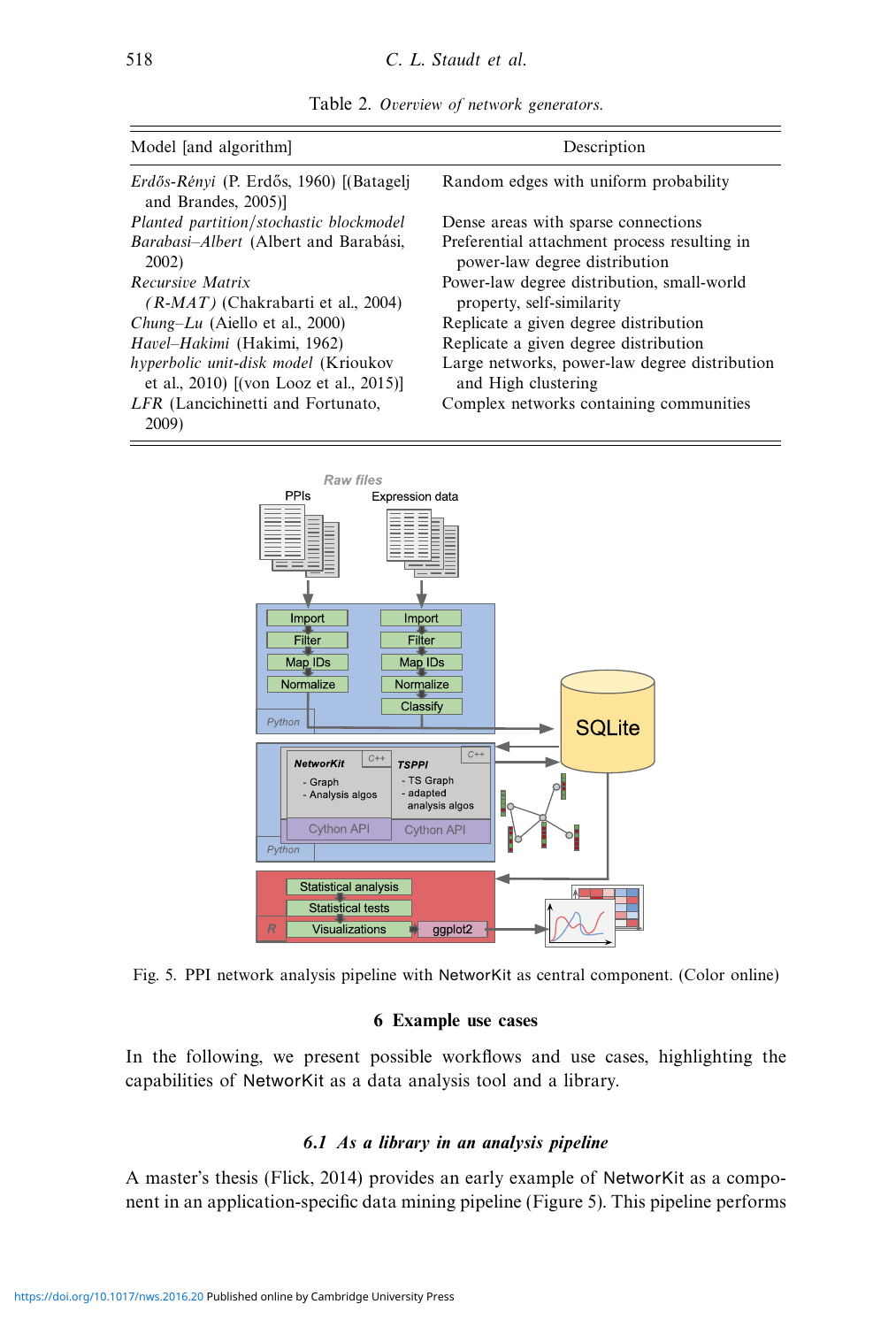analysis of *protein-interaction (PPI) networks* and implements a preprocessing stage in Python, in which networks are compiled from heterogeneous data sets containing interaction data as well as expression data about the occurrence of proteins in different cell types. During the network analysis stage, preprocessed networks are retrieved from a database, and NetworKit is called via the Python frontend. The C++ core has been extended to enable more efficient analysis of tissue-specific PPI networks, by implementing in-place filtering of the network to the subgraphs of proteins that occur in given cell types. Finally, statistical analysis and visualization is applied to the network analysis data. The system is close to how we envision NetworKit as a high-performance algorithmic component in a real-world data analysis scenario, and we therefore place emphasis on the toolkit being easily scriptable and extensible.

# *6.2 Exploratory network analysis with network profiles*

Utilizing NetworKit as a library requires writing some custom code and some expertise in selecting algorithms and their parameters. This is one reason why we also provide an interface that requires just a few lines of code for an exploratory analysis of large network, and returns an extensive overview. We treat networks as statistical data sets whose properties should be determined via graph algorithms and the results summarized via statistical graphics. The underlying module assembles many algorithms into one analysis pipeline, automates analysis tasks and produces a graphical report to be displayed in the Jupyter Notebook or exported to an HTML or LATEX report document. Such a *network profile* gives a statistical overview over the properties of the network. It consists of the following parts: First global properties such as size and density are reported. The report then focuses on a variety of node centrality measures, showing an overview of their distributions in the network (see Figure 6). Detailed views for centrality measures (see Figure 7) follow: Their distributions are plotted in histograms and characterized with standard statistics, and network-specific measures such as centralization and assortativity are shown. Furthermore, correlations between centralities are treated as noteworthy empirical features of the network. For instance, betweenness may or may not be positively correlated with increasing node degree. The prevalence of low-degree, high-betweenness nodes may influence the resilience of a transport network, as only few links then need to be severed in order to significantly disrupt transport processes following shortest paths. The report displays correlations in the form of a matrix of Spearman's correlation coefficients, showing how node ranks derived from the centrality measures correlate with each other (see Figure 8(b)). Furthermore, scatter plots for each combination of centrality measure are shown, suggesting the type of correlation (see Figure 9(a)). The report continues with different ways of partitioning the network, showing histograms and pie charts for the size distributions of connected components, modularity-based communities (see Figure 9(b)) and kshells, respectively. The default configuration of the module is such that even networks with hundreds of millions of edges can be characterized in minutes on a parallel workstation. Furthermore, it can be configured by the user depending on the desired choice of analytics and level of detail, so that custom reports can be generated.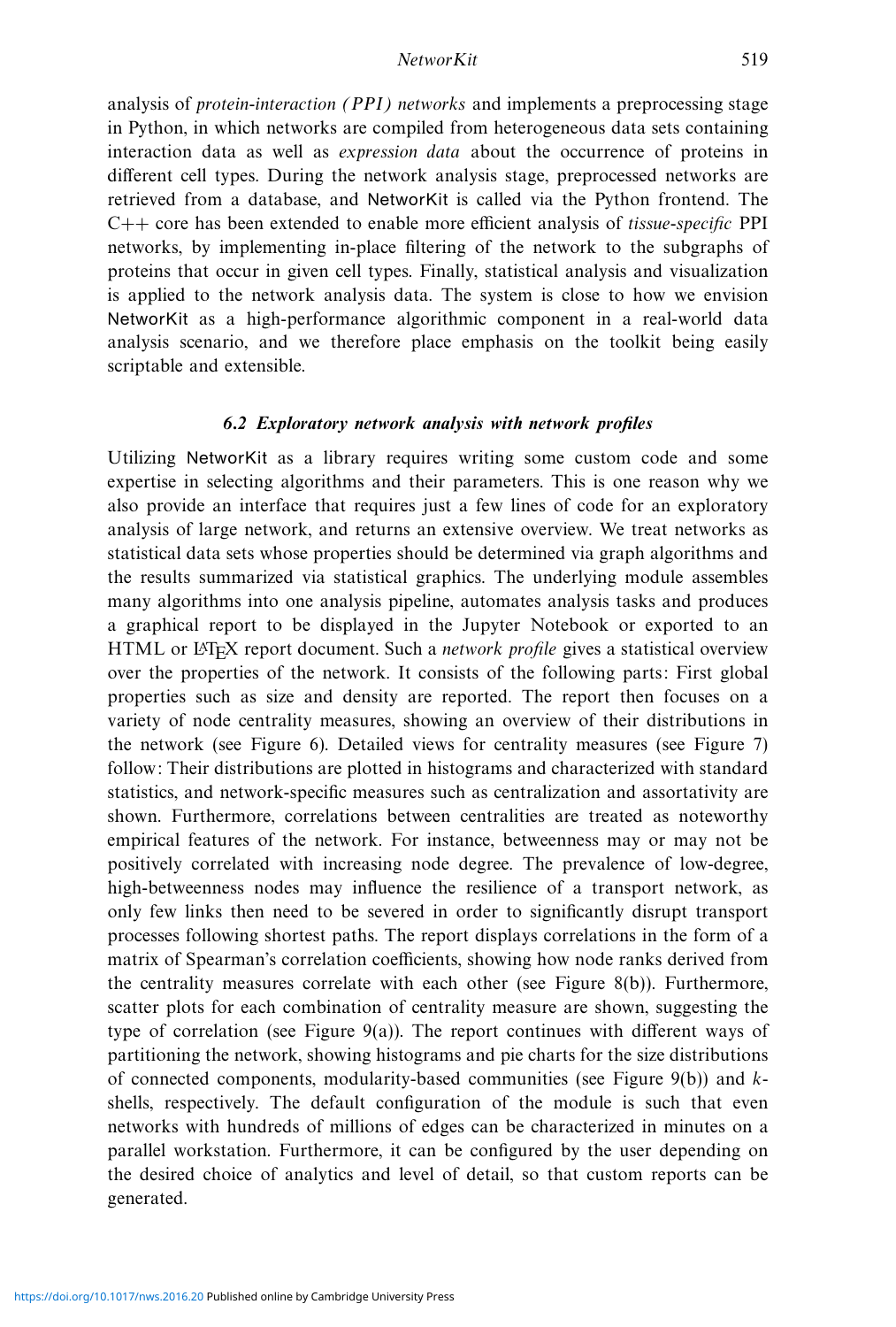

Fig. 6. Overview on the distributions of node centrality measures and size distributions of different network partitions—here, a Facebook social network. (Color online)

To pick an example from a scientific domain, the human connectome network con-fiber big maps brain regions and their anatomical connections at a relatively high resolution, yielding a graph with ca. 46 million edges. As the resolution of brain imaging technology improves, connectome analysis is likely to yield ever more massive network data sets, considering that the brain at the neuronal scale is a complex network on the order of  $10^{10}$  nodes and  $10^{14}$  edges. On a first look, the network has properties similar to a social network, with a skewed degree distribution and high clustering. The pattern of correlations (Figure 8(b)) differs from that of a typical friendship network (Figure 8(a)), with weaker positive correlations across the spectrum of centrality measures. As one observation to focus on, we may pick the strong negative correlation between the local clustering coefficient on the one hand and the PageRank and betweenness centrality on the other. High betweenness nodes are located on many shortest paths, and high PageRank results from being connected to neighbors which are themselves highly connected. Thus, the correlations point to the presence of structural hub nodes that connect different brain regions which are not directly linked. Also, a look at a scatter plot generated (Figure  $9(a)$ ) reveals more details on the correlations: The local clustering coefficient steadily falls with node degree, a majority of nodes having high clustering and low degree, a few nodes having low clustering and high degree. Both observations are consistent with the finding of connector hub regions situated along the midline of the brain, which are highly connected and link otherwise separated brain modules organized around smaller provincial hubs (Sporns and Betzel, 2016).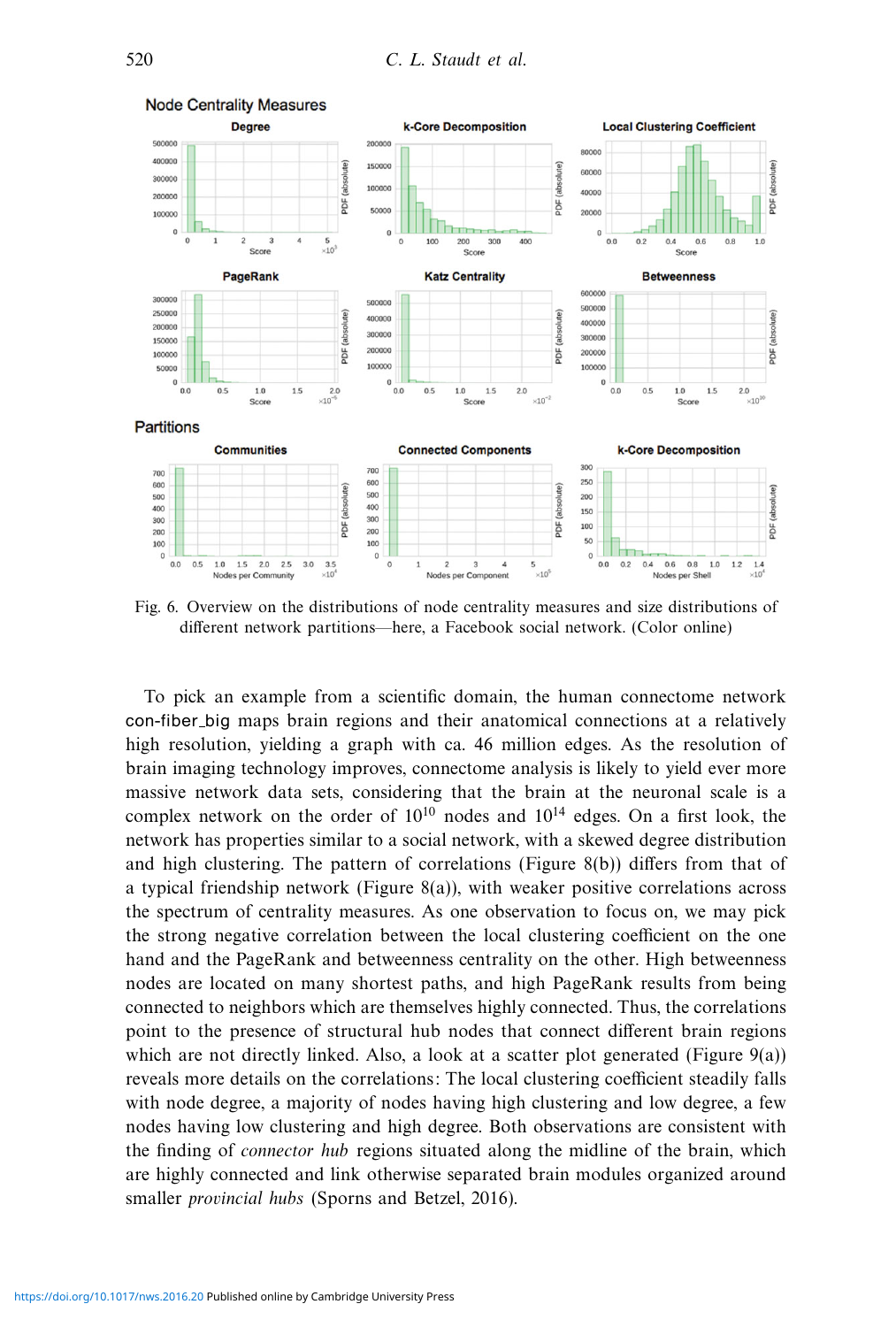

#### **Local Clustering Coefficient**

Fig. 7. Detailed view on the distribution of node centrality scores—here, local clustering coefficients of the 3 billion edge web graph uk-2007. (Color online)



Fig. 8. Correlation between node centrality measures. (a) in the social network fb-Texas84. (b) in the connectome network con-fiber big. (Color online)



Fig. 9. Statistical graphics from the profile of the connectome graph con-fiber big. (a) Scatter plot of degree and local clustering coefficient. (b) Size distribution of modularity-based communities. (Color online)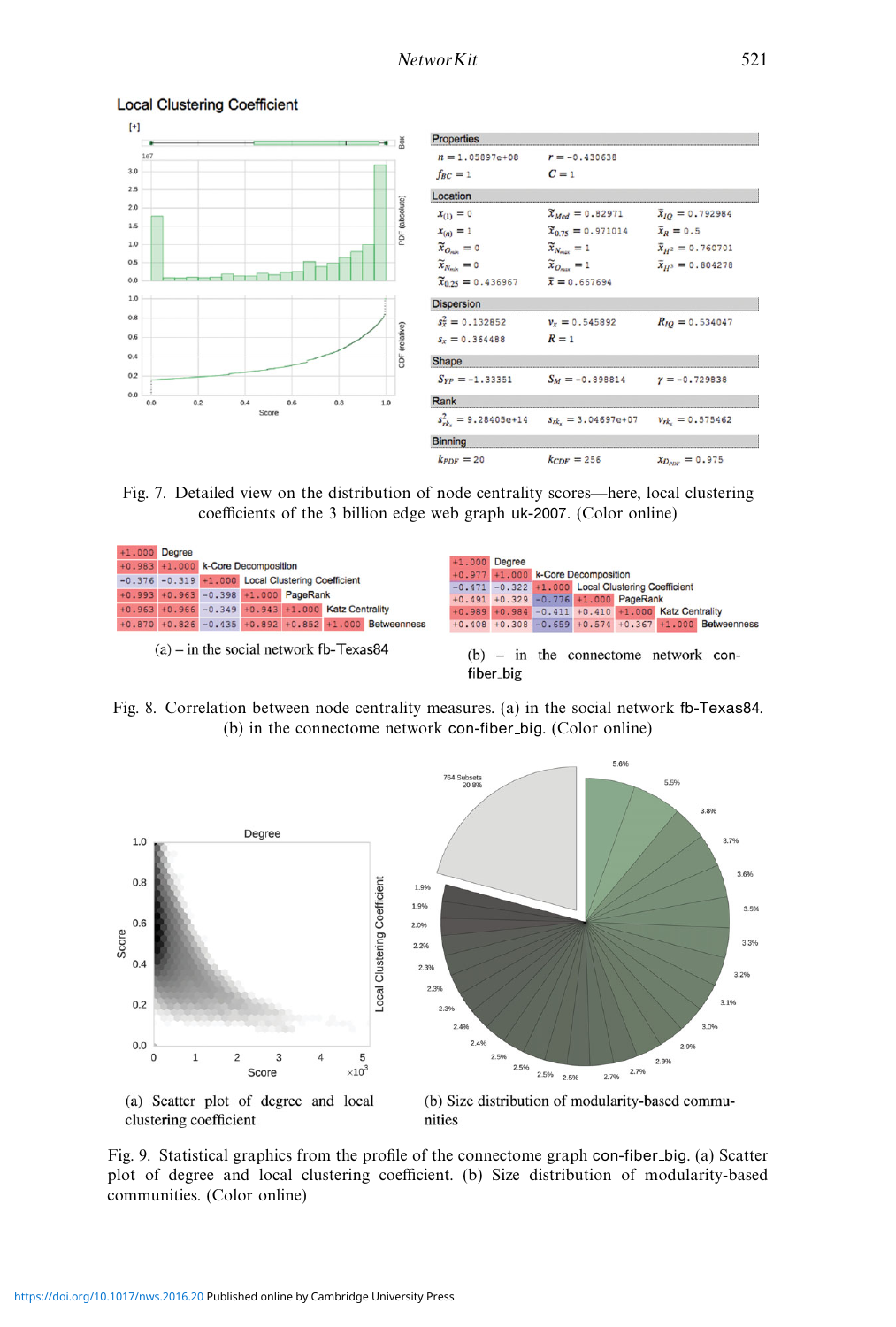Another aspect we can focus on is community structure. There has been extensive research on the modular structure of brain networks, indicating that communities in the connectivity network can be interpreted as functional modules of the brain (Sporns and Betzel, 2016). The communities found by the PLM modularitymaximizing heuristic in the con-fiber big graph can be interpreted accordingly. Their size distribution (Figure 9(b), in which a green pie slice represents the size of a community) shows that a large part of the network consists of about 30 communities of roughly equal size, in addition to a large number of very small communities (grey). While a thorough analysis of these findings would certainly need to incorporate domain-specific knowledge, these examples illustrate how NetworKit's capability to quickly generate an overview of structural properties can be used to generate hypotheses about the network data.

# **7 Comparison to related software**

Recent years have seen a proliferation of graph processing and network analysis software which vary widely in terms of target platform, user interface, scalability and feature set. We therefore locate NetworKit relative to these efforts. Although the boundaries are not sharp, we would like to separate network analysis toolkits from general purpose graph frameworks (e. g. Boost Graph Library and JUNG (O'Madadhain et al., 2003)), which are less focused on data analysis workflows.

As closest in terms of architecture, functionality and target use cases, we see igraph (Csardi and Nepusz, 2006) and graph-tool (Peixoto, 2006). They are packaged as Python modules, provide a broad feature set for network analysis workflows, and have active user communities. Like NetworKit, igraph, and graph-tool address the scalability issue by implementing core data structures and algorithms in C or  $C_{++}$ . graph-tool builds on the Boost Graph Library and parallelizes some kernels using OpenMP. These similarities make those packages ideal candidates for an experimental comparison with NetworKit (see Section 8.2). NetworkX (Hagberg et al., 2008) is also a mature toolkit and the de-facto standard for the analysis of small to medium networks in a Python environment, but not suitable for massive networks due to its pure Python implementations, and often orders of magnitude slower than NetworKit. The aforementioned packages have a substantial core feature set in common with NetworKit and a broader feature set or different feature choices in some areas. Python as a lingua franca makes it easy to build workflows combining features from multiple packages.

Other projects are geared toward network science but differ in important aspects from NetworKit. Gephi (Bastian et al., 2009), a GUI application for the Java platform, has a strong focus on visual network exploration. Pajek (Batagelj and Mrvar, 2004), a proprietary GUI application for the Windows operating system, also offers analysis capabilities similar to NetworKit, as well as visualization features. The variant PajekXXL uses less memory and thus focuses on large datasets.

The SNAP (Leskovec and Sosič, 2014) network analysis package has also recently adopted the hybrid approach of  $C++$  core and Python interface. Related efforts from the algorithm engineering community are KDT (Lugowski et al., 2012) (built on an algebraic, distributed parallel backend), GraphCT (Ediger et al., 2013) (focused on massive multithreading architectures such as the Cray XMT), STINGER (a dynamic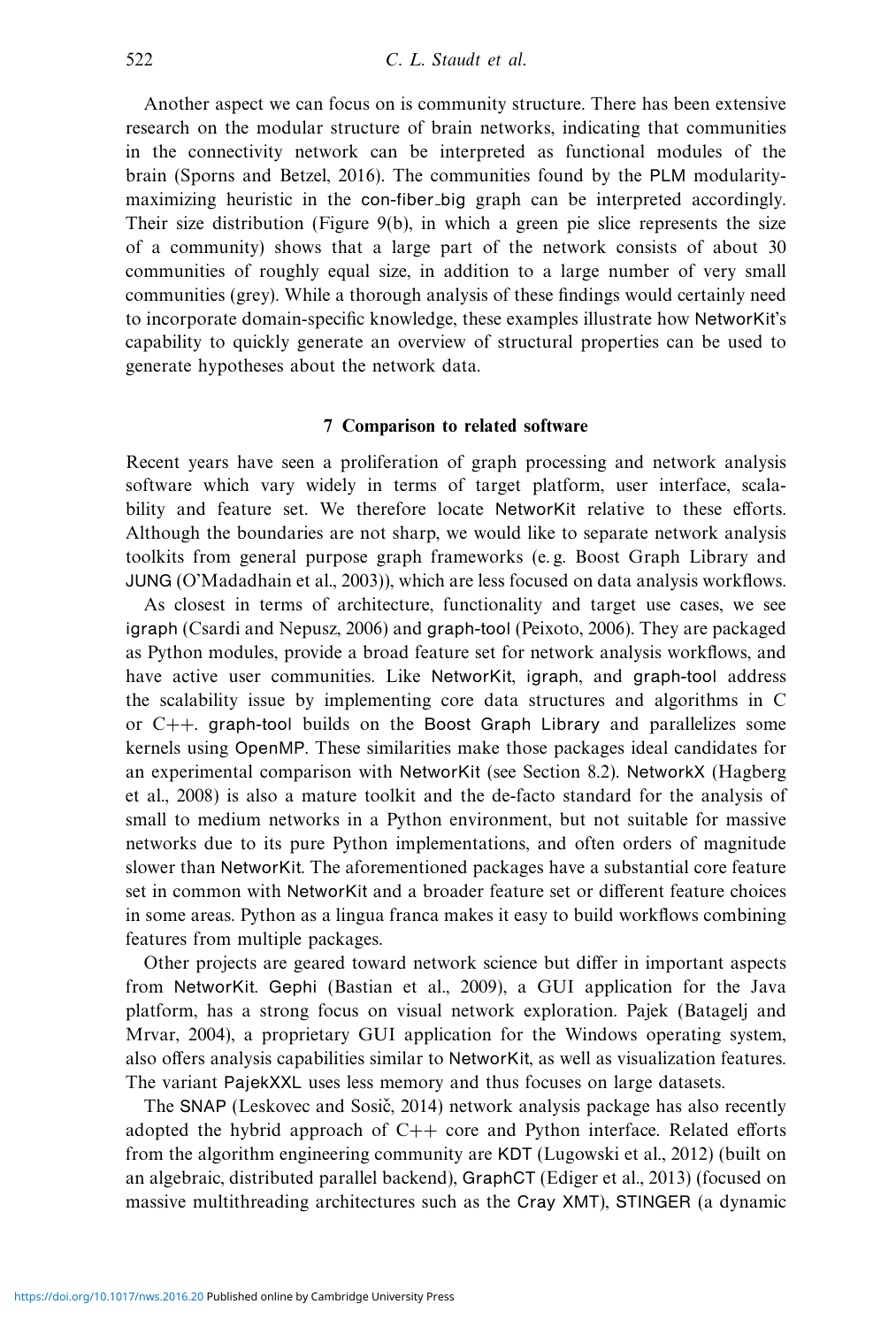| Name                    | Type                   | $\boldsymbol{n}$ | $\boldsymbol{m}$ | Source                     |
|-------------------------|------------------------|------------------|------------------|----------------------------|
| fb-Caltech36            | Social (friendship)    | 769              | 16,656           | (Traud et al., 2012)       |
| PGPgiantcompo           | Social (trust)         | 10,680           | 24,316           | (Boguña et al. 2014)       |
| CoAuthorsDBLP           | Coauthorship (science) | 299,067          | 977,676          | (Bader et al., 2014)       |
| fb-Texas84              | Social (friendship)    | 36,371           | 1,590,655        | (Traud et al., 2012)       |
| Foursquare              | Social (friendship)    | 639,014          | 3,214,986        | (Zafarani and Liu, 2009)   |
| Lastfm                  | Social (friendship)    | 1,193,699        | 4,519,020        | (Zafarani and Liu, 2009)   |
| wiki-Talk               | Social                 | 2,394,385        | 4,659,565        | (Leskovec and Krevl, 2014) |
| Flickr                  | Social (friendship)    | 639,014          | 55,899,882       | (Zafarani and Liu, 2009)   |
| $in-2004$               | Web                    | 1,382,908        | 13,591,473       | (Boldi et al., 2004)       |
| Actor-<br>collaboration | Collaboration (film)   | 382,219          | 15,038,083       | (Kunegis, 2013)            |
| eu-2005                 | Web                    | 862,664          | 16,138,468       | (Boldi et al., 2004)       |
| Flickr-growth-u         | Social (friendship)    | 2,302,925        | 33,140,017       | (Kunegis, 2013)            |
| Con-fiber_big           | Brain (connectivity)   | 591,428          | 46,374,120       | http://openconnecto.me     |
| Twitter                 | Social (followership)  | 15,395,404       | 85, 331, 845     | (Zafarani and Liu, 2009)   |
| uk-2002                 | Web                    | 18,520,486       | 261,787,258      | (Boldi et al., 2004)       |
| uk-2007-05              | Web                    | 105,896,555      | 3,301,876,564    | (Boldi et al., 2004)       |

Table 3. Networks used in this paper.

graph data structure with some analysis capabilities) (Ediger et al., 2012), and Ligra (Shun and Blelloch, 2013) (a recent shared-memory parallel library). They offer high performance through native, parallel implementations of certain kernels. However, to characterize a complex network in practice, we need a substantial set of analytics which those frameworks currently do not provide.

Among solutions for large-scale graph analytics, distributed computing frameworks (for instance, GraphLab (Low et al., 2012)) are often prominently named. However, graphs arising in many data analysis scenarios are not bigger than the billions of edges that fit into a conventional main memory and can therefore be processed far more efficiently in a shared-memory parallel model (Shun and Blelloch, 2013), which we confirm experimentally in a recent study (Koch et al., 2015).

# **8 Performance evaluation**

This section presents an experimental evaluation of the performance of NetworKit's algorithms. Our platform is a shared-memory server with 256 GB RAM and  $2 \times 8$ Intel(R) Xeon(R) E5-2680 cores (32 threads due to hyperthreading) at 2.7 GHz, using the GCC 4.8 compiler and the openSUSE 13.1 OS. We use NetworKit 4.0, igraph 0.7.0, and graph-tool 2.9.

## *8.1 Benchmark*

Figure 10 shows results of a benchmark of the most important analytics kernels in NetworKit. The algorithms were applied to a diverse set of 15 real-world networks in the size range from 16 k to 260 M edges, including web graphs, social networks, connectome data, and internet topology networks (see Table 3 for a description). Kernels with quadratic running time (like Betweenness) were restricted to the subset of the four smallest networks. The box plots illustrate the range of processing rates achieved (dots are outliers). The benchmark illustrates that a set of efficient linear-time kernels, including ConnectedComponents, the community detectors,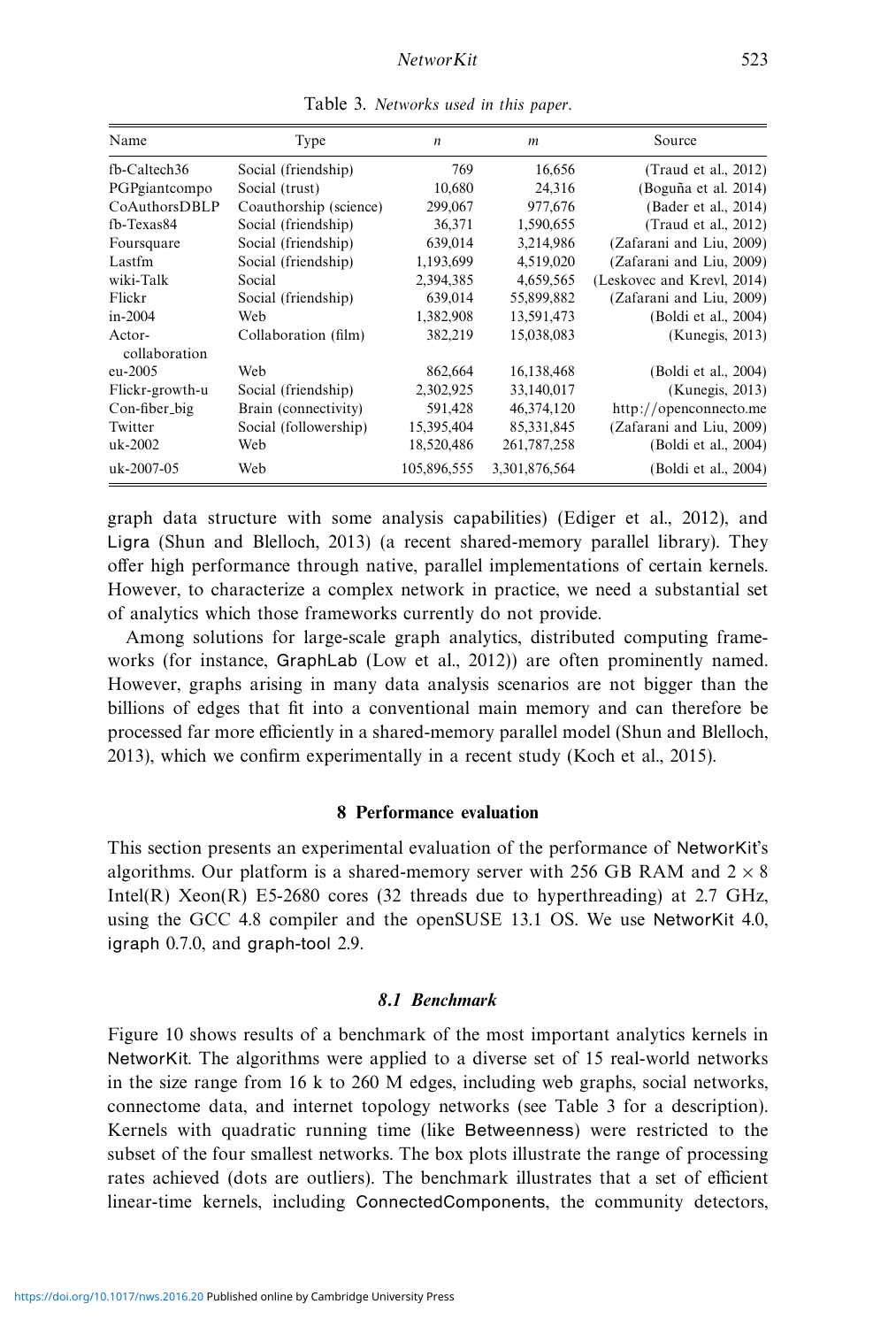

Fig. 10. Processing rates of NetworKit analytics kernels. (Color online)

PageRank, CoreDecomposition, and ClusteringCoefficient, scales well to networks in the order of 10<sup>8</sup> edges. The iFub (Crescenzi et al., 2013) algorithm demonstrates good performance on complex networks, moving diameter calculation effectively into the class of linear-time kernels. illustrating that performance is often strongly dependent on the specific structure of complex networks. Algorithms like BFS and ConnectedComponents actually scan every edge at a rate of  $10<sup>7</sup>$  to  $10<sup>8</sup>$  edges per second.

# *8.2 Comparative benchmark*

NetworKit, igraph, and graph-tool rely on the same hybrid architecture of  $C/C++$ implementations with a Python interface. igraph uses non-parallel C code while graph-tool also features parallelism. We benchmarked typical analysis kernels for the three packages in comparison on the aforementioned parallel platform and present the measured performance in Figure 11. Where applicable, algorithm parameters were selected to ensure a fair comparison. graph-tool's implementation of Brandes' betweenness algorithm does more work as it also calculates edge betweenness scores during the run. graph-tool also takes a different approach to community detection, hence the comparison is between igraph and NetworKit only. We summarize the benchmark results as follows: In our benchmark, NetworKit was the only framework that could consistently run the set of kernels (excluding the quadratictime betweenness) on the full set of networks in the timeframe of an overnight run. For some of igraph's and graph-tool's implementations, the test set had to be restricted to a subset of smaller networks to make it possible to run the complete benchmark overnight. NetworKit has the fastest average processing rate on all of these typical analytics kernels. Our implementations have a slight edge over the others for breadth-first search, connected components, clustering coefficients, and betweenness. Considering that the algorithms are very similar, this is likely due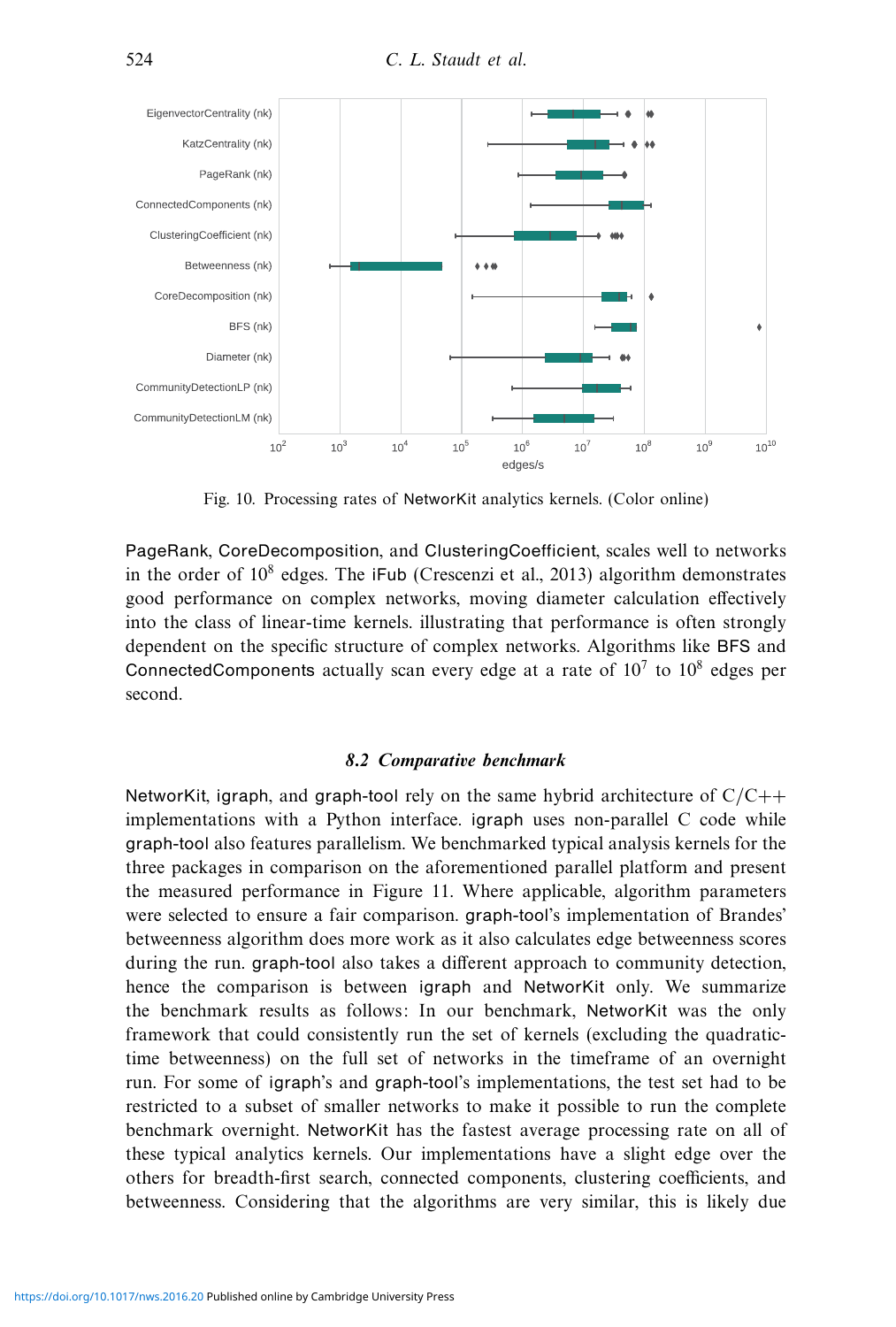

Fig. 11. Processing rates of typical analytics tasks: NetworKit in comparison with igraph and graph-tool. (Color online)

to subtle differences and optimizations in the implementation. For PageRank, core decomposition and the two community detection algorithms, our parallel methods lead to a larger speed advantage. The massive difference for the diameter calculation is due to our choice of the iFub algorithm (Crescenzi et al., 2013), which has better running time in the typical case (i. e. complex networks with hub structure) and enables the processing of inputs that are orders of magnitudes larger.

Another scalability factor is the memory footprint of the graph data structure. NetworKit provides a lean implementation in which the 260 M edges of the uk-2002 web graph occupy only 9 GB, compared with igraph (93 GB) and graph-tool (14 GB). After indexing the edges, e.g. in order to compute edge centrality scores, NetworKit requires 11 GB for the graph.

A third factor that should not be ignored for real workflows is I/O. Getting a large graph from hard disk to memory often takes far longer than the actual analysis. For our benchmark, we chose the GML graph file format for the input files, because it is supported by all three frameworks. We observed that the NetworKit parser is significantly faster for these non-attributed graphs (Figure 12).

# **9 Open-source development and distribution**

Through open-source development, we would like to encourage usage and contributions by a diverse community, including data mining users and algorithm engineers. While the core developer team is located at KIT, NetworKit is conceived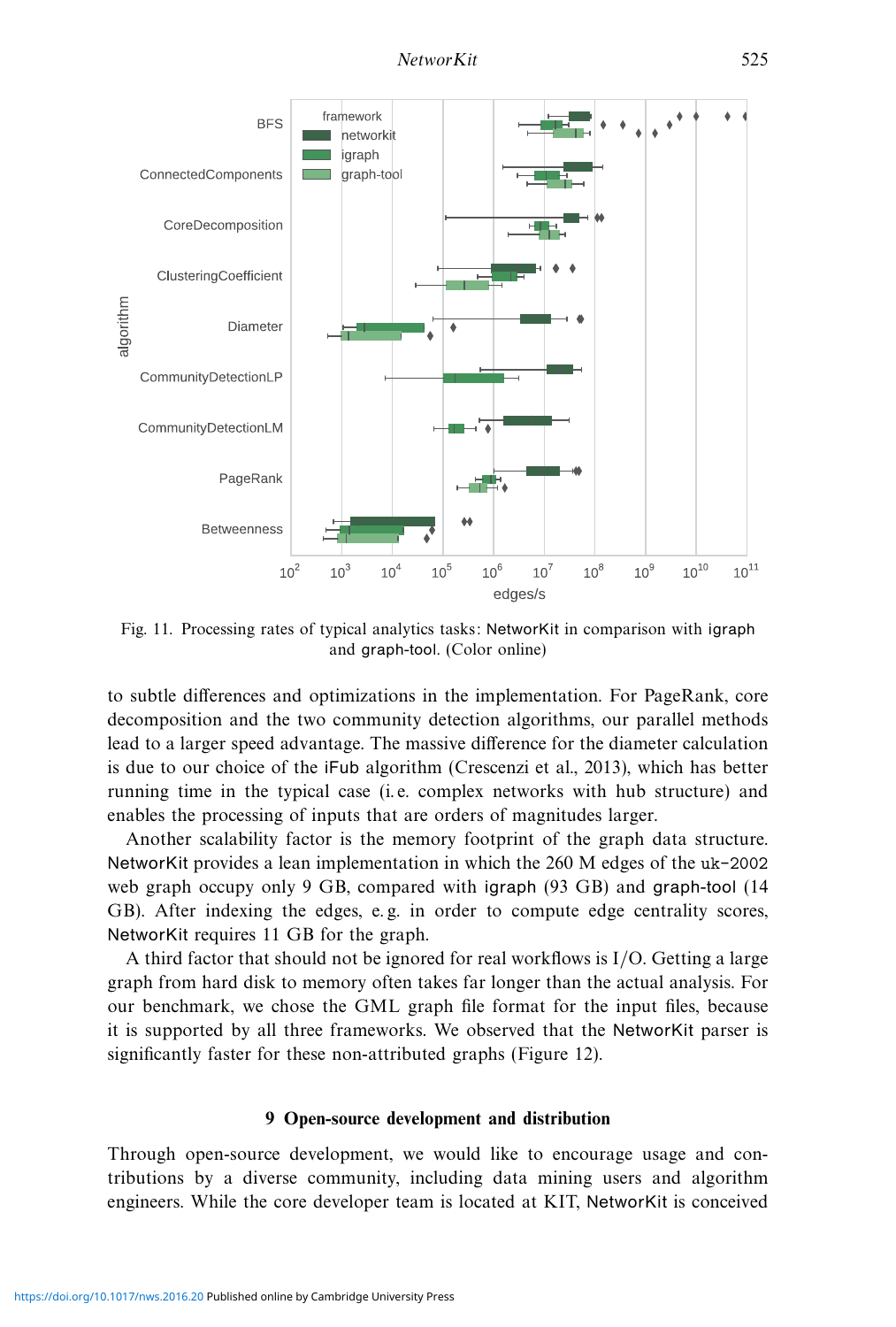

Fig. 12. I/O rates of reading a graph from a GML file: NetworKit in comparison with igraph and graph-tool. (Color online)

as a community project with a growing number of external users and contributors. The code is free software licensed under the permissive MIT License. The package source, documentation, and additional resources can be obtained from http://networkit.iti.kit.edu. The package networkit is also installable via the Python package manager pip.

## **10 Conclusion**

The NetworKit project exists at the intersection of graph algorithm research and network science. Its contributors develop and collect state-of-the-art algorithms for network analysis tasks and incorporate them into ready-to-use software. The opensource package is under continuous development. The result is a tool suite of network analytics kernels, network generators and utility software to explore and characterize large network data sets on typical multicore computers. We detailed techniques that allow NetworKit to scale to large networks, including appropriate algorithm patterns (parallelism, heuristics, data structures) and implementation patterns (e. g. modular design). The interface provided by our Python module allows domain experts to focus on data analysis workflows instead of the intricacies of programming. This is facilitated by a new frontend that generates comprehensive statistical reports on structural features of the network. Users familiar with the Python ecosystem of data analysis tools will appreciate the possibility to seamlessly integrate our toolkit.

Among similar software packages, NetworKit yields the best performance for common analysis workflows. Our experimental study showed that NetworKit is capable of quickly processing large-scale networks for a variety of analytics kernels in a reliable manner. This translates into faster workflows and extended analysis capabilities in practice. We recommend NetworKit for the comprehensive structural analysis of large complex networks, as well as processing large batches of smaller networks. With fast parallel algorithms, scalability is in practice primarily limited by the size of the shared memory: A standard multicore workstation with 256 GB RAM can therefore process up to  $10^{10}$  edge graphs.

#### **Acknowledgments**

This work was partially supported by the project Parallel Analysis of Dynamic Networks—Algorithm Engineering of Efficient Combinatorial and Numerical Methods, which is funded by the Ministry of Science, Research and the Arts Baden-Württemberg, and by DFG grant ME-3619/3-1 (FINCA) within the SPP 1736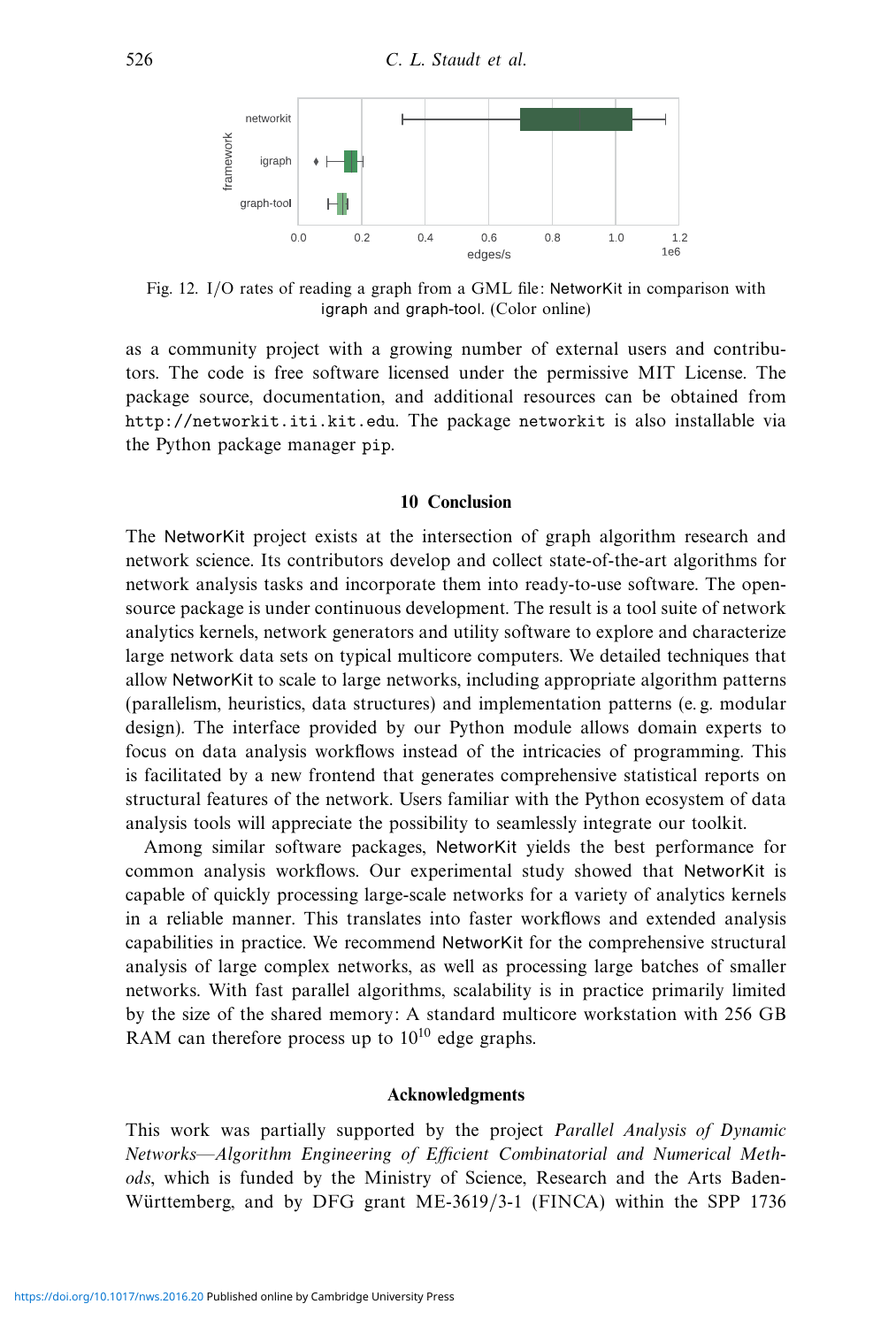Algorithms for Big Data. Aleksejs Sazonovs acknowledges support by the RISE program of the German Academic Exchange Service (DAAD). We thank Maximilian Vogel and Michael Hamann for continuous algorithm and software engineering work on the package. We also thank Lukas Barth, Miriam Beddig, Elisabetta Bergamini, Stefan Bertsch, Pratistha Bhattarai, Andreas Bilke, Simon Bischof, Guido Bruckner, ¨ Mark Erb, Kolja Esders, Patrick Flick, Lukas Hartmann, Daniel Hoske, Gerd Lindner, Moritz v. Looz, Yassine Marrakchi, Mustafa Ozdayi, Marcel Radermacher, ¨ Klara Reichard, Marvin Ritter, Arie Slobbe, Florian Weber, Michael Wegner, and Jörg Weisbarth for contributing to the project.

# **References**

- Aiello, W., Chung, F., & Lu, L. (2000). A random graph model for massive graphs. In Proceedings of the 32nd Annual ACM Symposium on Theory of Computing, Portland, OR, USA. ACM, pp. 171–180.
- Alahakoon, T., Tripathi, R., Kourtellis, N., Simha, R., & Iamnitchi, A. (2011). K-path centrality: A new centrality measure in social networks. In Proceedings of the 4th Workshop on Social Network Systems, Salzburg, Austria. ACM, p. 1.
- Albert, R., & Barabási, A. (2002). Statistical mechanics of complex networks. Reviews of Modern Physics, **74**(1), 47.
- Bader, D. A., Meyerhenke, H., Sanders, P., Schulz, C., Kappes, A., & Wagner, D. (2014). Benchmarking for graph clustering and partitioning. In Encyclopedia of Social Network Analysis and Mining (pp. 73–82). Springer.
- Bastian, M., Heymann, S., & Jacomy, M. (2009). Gephi: An open source software for exploring and manipulating networks. In Proceedings of the Third International Conference on Weblogs and Social Media, ICWSM 2009, San Diego, CA, USA, May 17–20, 2009.
- Batagelj, V., & Brandes, U. (2005). Efficient generation of large random networks. Physical Review E, **71**(3), 036113.
- Batagelj, V., & Mrvar, A. (2004). Pajek—analysis and visualization of large networks, Lecture Notes in Computer Science, vol. 2265 (pp 477–478). Springer.
- Batagelj, V.,  $\&$  Zaveršnik, M. (2011). Fast algorithms for determining (generalized) core groups in social networks. Advances in Data Analysis and Classification, **5**(2), 129–145.
- Behnel, S., Bradshaw, R., Citro, C., Dalcin, L., Seljebotn, D. S., & Smith, K. (2011). Cython: The best of both worlds. Computing in Science & Engineering, **13**(2), 31–39.
- Bergamini, E., & Meyerhenke, H. (2015). Fully-dynamic approximation of betweenness centrality. In Proceedings of the Algorithms - ESA 2015 - 23rd Annual European Symposium, Patras, Greece, September 14–16. Springer, pp. 155–166.
- Bergamini, E., Meyerhenke, H., & Staudt, C. (2015). Approximating betweenness centrality in large evolving networks. In Proceedings of the 17th Workshop on Algorithm Engineering and Experiments, ALENEX 2015. San Diego, CA, USA, January 5, 2015. SIAM, pp. 133–146.
- Blondel, V. D., Guillaume, J.-L., Lambiotte, R., & Lefebvre, E. (2008). Fast unfolding of communities in large networks. Journal of Statistical Mechanics: Theory and Experiment, **2008**(10), P10008.
- Boccaletti, S., Latora, V., Moreno, Y., Chavez, M., & Hwang, D.-U. (2006). Complex networks: Structure and dynamics. Physics Reports, **424**(4), 175–308.
- Bode, M., Fountoulakis, N., & Müller, T. (2015). On the largest component of a hyperbolic model of complex networks. Electronic Journal of Combinatorics, **22**(3), P3.24.
- Boldi, P., Codenotti, B., Santini, M., & Vigna, S. (2004). Ubicrawler: A scalable fully distributed web crawler. Software: Practice & Experience, **34**(8), 711–726.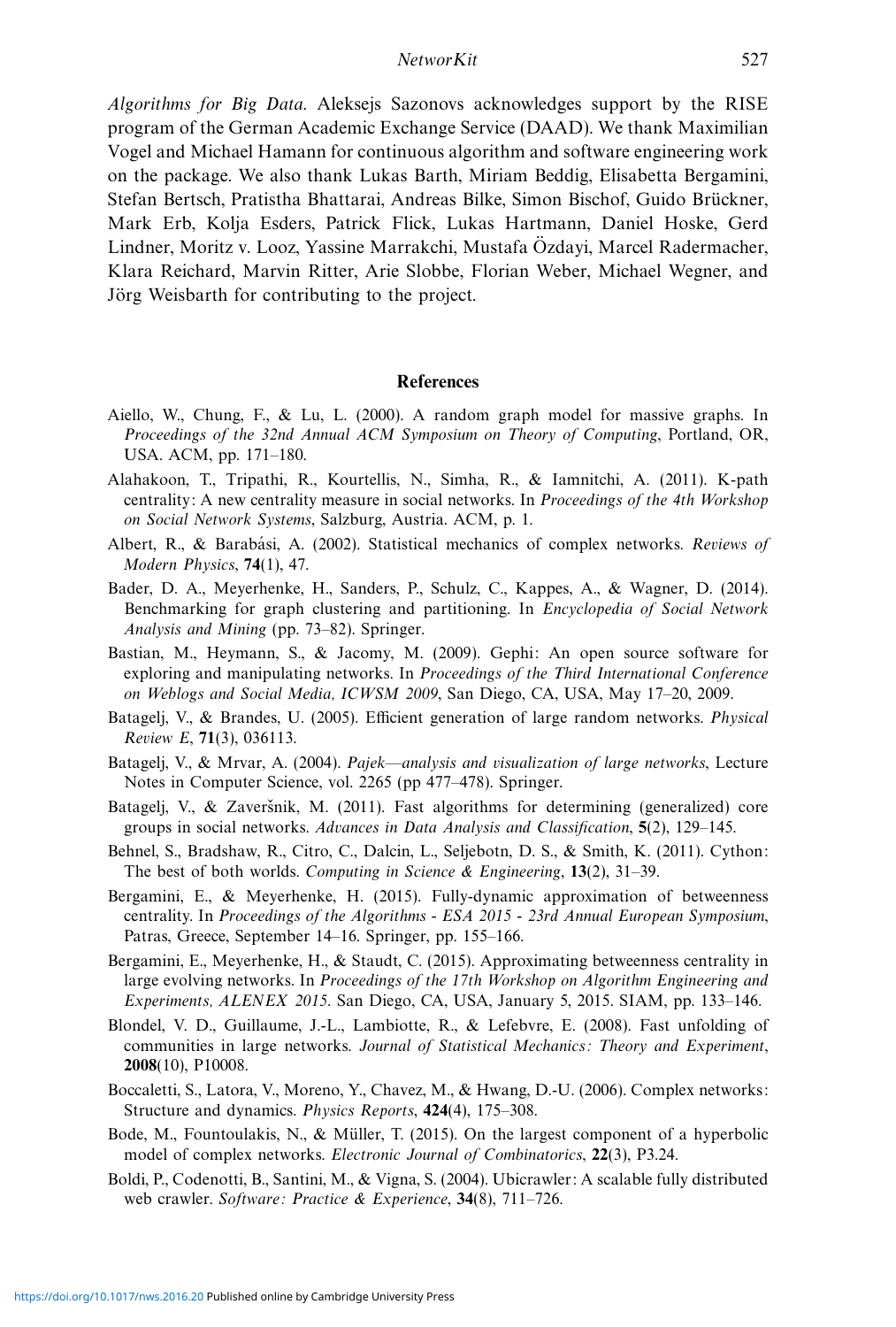- Brandes, U. (2001). A faster algorithm for betweenness centrality. Journal of Mathematical Sociology, **25**(2), 163–177.
- Brin, S., & Page, L. (2012). Reprint of: The anatomy of a large-scale hypertextual web search engine. Computer Networks, **56**(18), 3825–3833.
- CAIDA (2003). Caida skitter router-level topology measurements. Retrieved from http://www.caida.org/data/router-adjacencies/.
- Chakrabarti, D., Zhan, Y., & Faloutsos, C. (2004). R-MAT: A recursive model for graph mining. In SDM (vol. 4, pp. 442–446). Orlando, FL, USA: SIAM.
- Costa, L. d. F., Oliveira Jr, O. N., Travieso, G., Rodrigues, F. A., Villas Boas, P. R., Antiqueira, L., . . . Correa Rocha, L. E. (2011). Analyzing and modeling real-world phenomena with complex networks: A survey of applications. Advances in Physics, **60**(3), 329–412.
- Crescenzi, P., Grossi, R., Habib, M., Lanzi, L., & Marino, A. (2013). On computing the diameter of real-world undirected graphs. Theoretical Computer Science, **514**, 84–95.
- Csardi, G., & Nepusz, T. (2006). The igraph software package for complex network research. InterJournal, Complex Systems, **1695**(5), 1–9.
- Dasari, N. S., Ranjan, D., & Zubair, M. (2014). ParK: An efficient algorithm for k-core decomposition on multicore processors. In J. Lin, J. Pei, X. Hu, W. Chang, R. Nambiar, C. Aggarwal, N. Cercone, V. Honavar, J. Huan, B. Mobasher, & S. Pyne (Eds.), IEEE International Conference on Big Data, Big Data 2014 (pp. 9–16). Washington, DC: IEEE, October 27–30, 2014.
- Ediger, D., Jiang, K., Riedy, E. J., & Bader, D. A. (2013). GraphCT: Multithreaded algorithms for massive graph analysis. IEEE Transactions on Parallel and Distributed Systems, **24**(11), 2220–2229.
- Ediger, D., McColl, R., Riedy, E. J., & Bader, D. A. (2012). STINGER: High performance data structure for streaming graphs. In IEEE Conference on High Performance Extreme Computing HPEC 2012, Waltham, MA, USA, September 10–12, 2012, pp. 1–5.
- Eppstein, D., & Wang, J. (2004). Fast approximation of centrality. Journal of Graph Algorithms Applications, **8**, 39–45.
- Esders, K. (2015). Link prediction in large-scale complex networks. Master's thesis, Karlsruhe Institute of Technology.
- Flick, P. (2014). Analysis of human tissue-specific protein-protein interaction networks. Master's thesis, Karlsruhe Institute of Technology.
- Freeman, L. C. (1979). Centrality in social networks conceptual clarification. Social Networks, **1**(3), 215–239.
- Geisberger, R., Sanders, P., & Schultes, D. (2008). Better approximation of betweenness centrality. In Proceedings of the Tenth Workshop on Algorithm Engineering and Experiments (ALENEX), San Francisco, CA, USA. SIAM, pp. 90–100.
- Girvan, M., & Newman, M. (2002). Community structure in social and biological networks. Proceedings of the National Academy of Sciences, **99**(12), 7821.
- Gugelmann, L., Panagiotou, K., & Peter, U. (2012). Random hyperbolic graphs: Degree sequence and clustering - (extended abstract). In Automata, Languages, and Programming -39th International Colloquium, ICALP 2012, Proceedings, Part II, pp. 573–585.
- Hagberg, A., Swart, P., & S Chult, D. (2008). Exploring network structure, dynamics, and function using NetworkX. Technical report, Los Alamos National Laboratory (LANL).
- Hakimi, S. L. (1962). On realizability of a set of integers as degrees of the vertices of a linear graph. I. Journal of the Society for Industrial & Applied Mathematics, **10**(3), 496–506.
- Hamann, M., Lindner, G., Meyerhenke, H., Staudt, C. L., & Wagner, D. (2016). Structurepreserving sparsification methods for social networks. Social Network Analysis and Mining, **6**(1), 22:1–22:22.
- Katz, L. (1953). A new status index derived from sociometric analysis. Psychometrika, **18**(1), 39–43.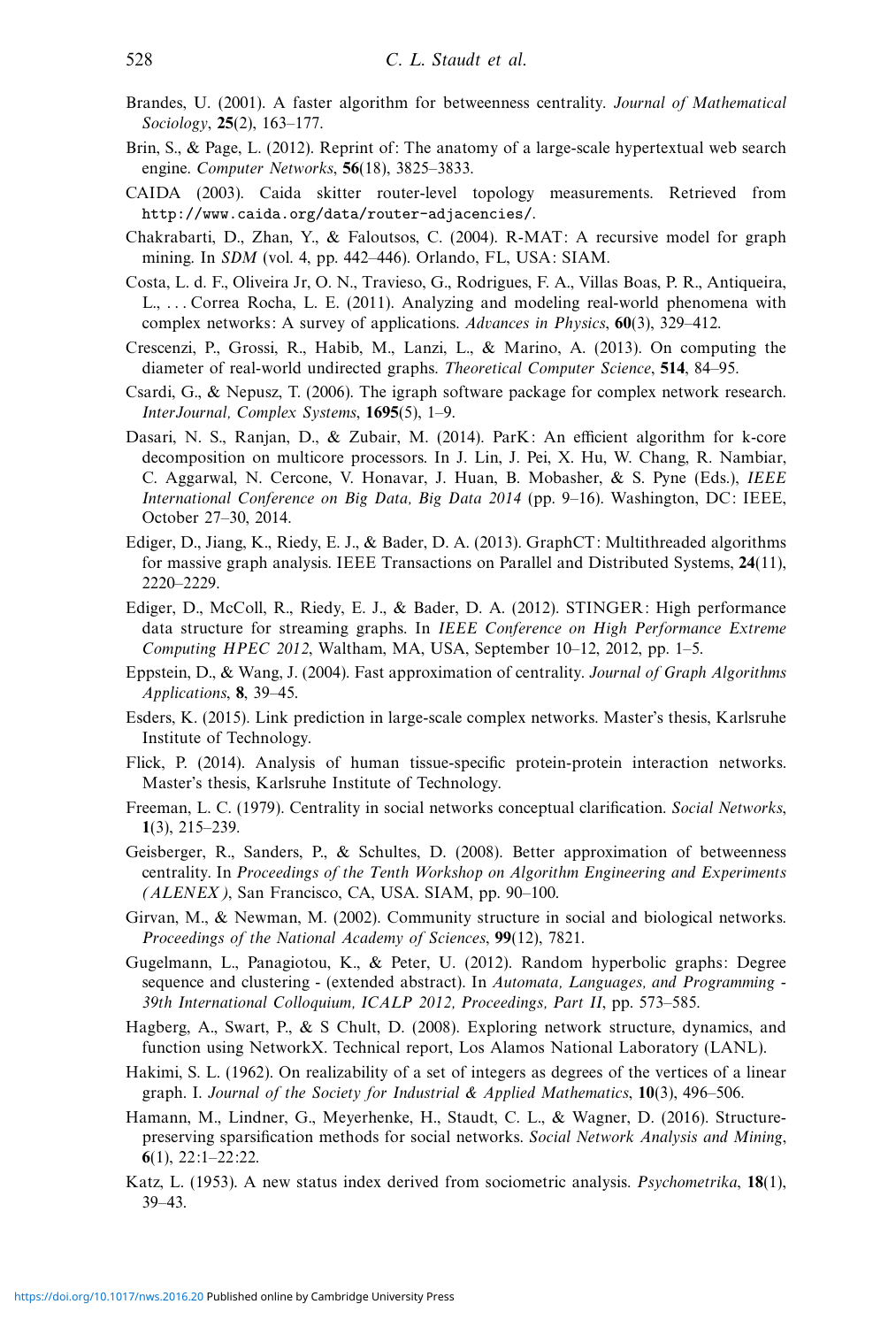- Kiwi, M. A., & Mitsche, D. (2015). A bound for the diameter of random hyperbolic graphs. In Proceedings of the Twelfth Workshop on Analytic Algorithmics and Combinatorics, ANALCO 2015, San Diego, CA, USA, January 4, 2015, pp. 26–39.
- Koch, J., Staudt, C. L., Vogel, M., & Meyerhenke, H. (2015). Complex network analysis on distributed systems: An empirical comparison. In Proceedings of the 2015 IEEE/ACM International Conference on Advances in Social Networks Analysis and Mining, Paris, France. ACM, pp. 1169–1176.
- Krioukov, D., Papadopoulos, F., Kitsak, M., Vahdat, A., & Boguñá, M. (2010). Hyperbolic geometry of complex networks. Physical Review E, **82**, 036106.
- Kunegis, J. (2013). KONECT: The koblenz network collection. In 22nd International World Wide Web Web Conference, WWW '13, Rio de Janeiro, Brazil, May 13–17, 2013, Companion Volume, pp. 1343–1350.
- Lambiotte, R. (2010). Multi-scale modularity in complex networks. In Proceedings of the Eighth International Symposium on Modeling and Optimization in Mobile, Ad-Hoc and Wireless Networks (WiOpt 2010), May 31–June 4, 2010, University of Avignon, Avignon, France, pp. 546–553.
- Lancichinetti, A., & Fortunato, S. (2009). Benchmarks for testing community detection algorithms on directed and weighted graphs with overlapping communities. Physical Review E, **80**(1), 016118.
- Leskovec, J., & Krevl, A. (2014). SNAP Datasets: Stanford large network dataset collection. Retrieved from http://snap.stanford.edu/data.
- Leskovec, J., & Sosič, R. (2014). SNAP: A general purpose network analysis and graph mining library in C++. Retrieved from http://snap.stanford.edu/snap.
- Low, Y., Bickson, D., Gonzalez, J., Guestrin, C., Kyrola, A., & Hellerstein, J. M. (2012). Distributed graphlab: A framework for machine learning and data mining in the cloud. Proceedings of the VLDB Endowment, **5**(8), 716–727.
- Lugowski, A., Alber, D.M., Buluc¸, A., Gilbert, J. R., Reinhardt, S.P., Teng, Y., & Waranis, A. (2012). A flexible open-source toolbox for scalable complex graph analysis. In Proceedings of the Twelfth SIAM International Conference on Data Mining, Anaheim, CA, USA, April 26–28, 2012, pp. 930–941.
- Newman, M. (2010). Networks: An introduction. New York, NY, USA: Oxford University Press.
- O'Madadhain, J., Fisher, D., White, S., & Boey, Y. (2003). The JUNG (java universal network/graph) framework. Irvine, California: University of California.
- Erdős, P.,  $\&$  Rényi, A. (1960). On the evolution of random graphs. Publication of the Mathematical Institute of the Hungarian Academy of Sciences, **5**.
- Peixoto, T. P. (2006). graph-tool. Retrieved from http://graph-tool.skewed.de.
- Perez, F., Granger, B. E., & Obispo, C. (2013). An open source framework for interactive, collaborative and reproducible scientific computing and education.
- Raghavan, U. N., Albert, R., & Kumara, S. (2007). Near linear time algorithm to detect community structures in large-scale networks. Physical Review E, **76**(3), 036106.
- Riondato, M., & Kornaropoulos, E. M. (2016). Fast approximation of betweenness centrality through sampling. Data Mining and Knowledge Discovery, **30**(2), 438–475.
- Schank, T., & Wagner, D. (2005). Approximating clustering coefficient and transitivity. Journal of Graph Algorithms and Applications, **9**(2), 265–275.
- Shun, J., & Blelloch, G. E. (2013). Ligra: A lightweight graph processing framework for shared memory. In ACM SIGPLAN Symposium on Principles and Practice of Parallel Programming, PPoPP '13, Shenzhen, China, February 23–27, 2013. ACM, pp. 135–146.
- Sporns, O., & Betzel, R. F. (2016). Modular brain networks. Annual Review of Psychology, **67**, 613–640.